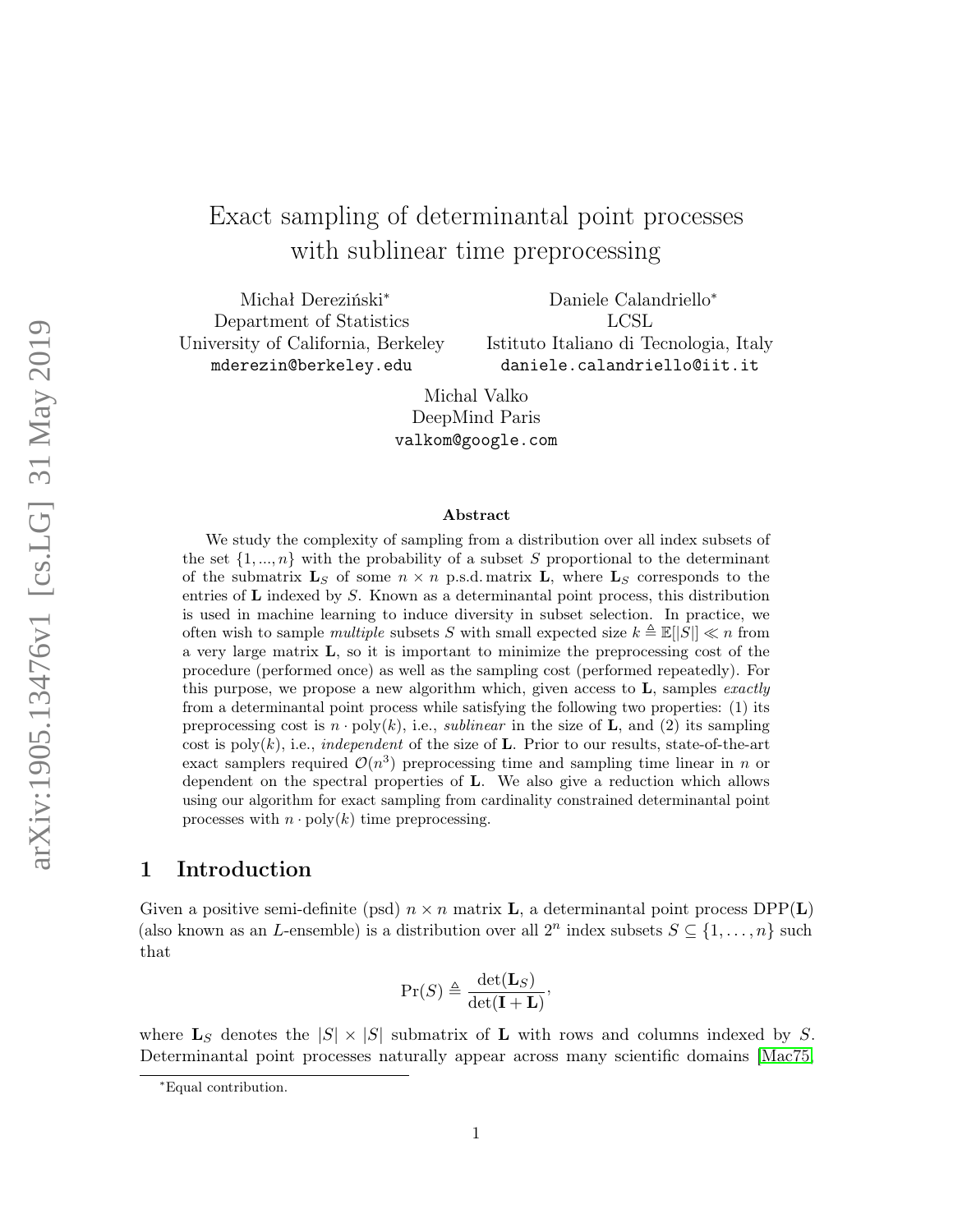[BLMV17,](#page-11-0) [Gue83\]](#page-12-0), while also being used as a tool in machine learning and recommender systems [\[KT12\]](#page-12-1) for inducing diversity in subset selection and as a variance reduction approach. In this context, we often wish to efficiently produce many DPP samples of small expected size<sup>[1](#page-1-0)</sup>  $k \triangleq \mathbb{E}(|S|)$  given a large matrix **L**. Sometimes the distribution is restricted to subsets of fixed size  $|S| = k \ll n$ , denoted k-DPP(L). [\[HKP](#page-12-2)<sup>+</sup>06] gave an algorithm for drawing samples from DPP $(L)$  distributed exactly, later adapted to k-DPP $(L)$  by [\[KT11\]](#page-12-3), which can be implemented to run in polynomial time. In many applications, however, sampling is still a computational bottleneck because the algorithm requires performing the eigendecomposition of matrix **L** at the cost of  $\mathcal{O}(n^3)$ . In addition to that initial cost, producing many independent samples  $S_1, S_2, \ldots$  at high frequency poses a challenge because the cost of each sample is at least linear in  $n$ . Many alternative algorithms have been considered for both DPPs and  $k$ -DPPs to reduce the computational cost of preprocessing and/or sampling, including many approximate and heuristic approaches. Contrary to approximate solutions, we present an algorithm which samples *exactly* from a DPP or a  $k$ -DPP with the initial preprocessing cost sublinear in the size of **L** and the sampling cost independent of the size of **L**.

**Theorem 1** For a psd  $n \times n$  matrix **L**, let  $S_1, S_2, \ldots$  be i.i.d. random sets from DPP(**L**) or from any k-DPP $(L)$ . Then, there is an algorithm which, given access to L, returns

- a) the first subset,  $S_1$ , in:  $n \cdot \text{poly}(k) \text{polylog}(n)$  time,
- b) each subsequent  $S_i$  in: poly(k) time.

We refer to this algorithm as the very fast and exact DPP sampler, or DPP-VFX. Table [1](#page-2-0) compares DPP-VFX with other DPP and k-DPP sampling algorithms. In this comparison, we focus on the methods that provide strong accuracy guarantees. As seen from the table, our algorithm is the first exact sampler to achieve sublinear overall runtime. Only the approximate MCMC sampler of  $[AGR16]$  matches our  $n \cdot \text{poly}(k)$  complexity (and only for a  $k$ -DPP), but for this method every next sample is equally expensive, making it less practical when repeated sampling is needed. In fact, to our knowledge, no other exact or approximate method (with rigorous approximation guarantees) achieves  $poly(k)$  sampling time of this paper.

Our method is based on a technique developed recently by [\[DWH18,](#page-11-1) [DWH19\]](#page-11-2) and later extended by [\[Der19\]](#page-11-3). In this approach, we carefully downsample the index set  $[n] = \{1, ..., n\}$ to a sample  $\sigma = (\sigma_1, ..., \sigma_t) \in [n]^t$  that is small but still sufficiently larger than the expected target size k, and then run a DPP on  $\sigma$ . As the downsampling distribution we use a regularized determinantal point process (R-DPP), proposed by [\[Der19\]](#page-11-3), which (informally) samples  $\sigma$  with probability  $Pr(\sigma) \sim det(\mathbf{I} + \widetilde{\mathbf{L}}_{\sigma})$ , where  $\widetilde{\mathbf{L}}$  is a rescaled version of **L**. Overall, the approach is described in the diagram below, where  $|S| \leq t \ll n$ ,

$$
\{1, ..., n\} \xrightarrow{\sigma \sim \text{R-DPP}} (\sigma_1, ..., \sigma_t) \xrightarrow{\tilde{S} \sim \text{DPP}} S = \{\sigma_i : i \in \tilde{S}\}.
$$

The DPP algorithm proposed by [\[Der19\]](#page-11-3) follows the same diagram, however it requires that the size of the intermediate sample  $\sigma$  be  $\Omega(\text{rank}(\mathbf{L}) \cdot k)$ . This means that their method

<span id="page-1-0"></span><sup>&</sup>lt;sup>1</sup> To avoid complicating the exposition with edge cases, we assume  $k \geq 1$ . Note that this can be always satisfied without distorting the distribution by rescaling **L** by a constant, and is without loss of generality, as our analysis can be trivially extended to the case  $0 \leq k < 1$  with some additional notation.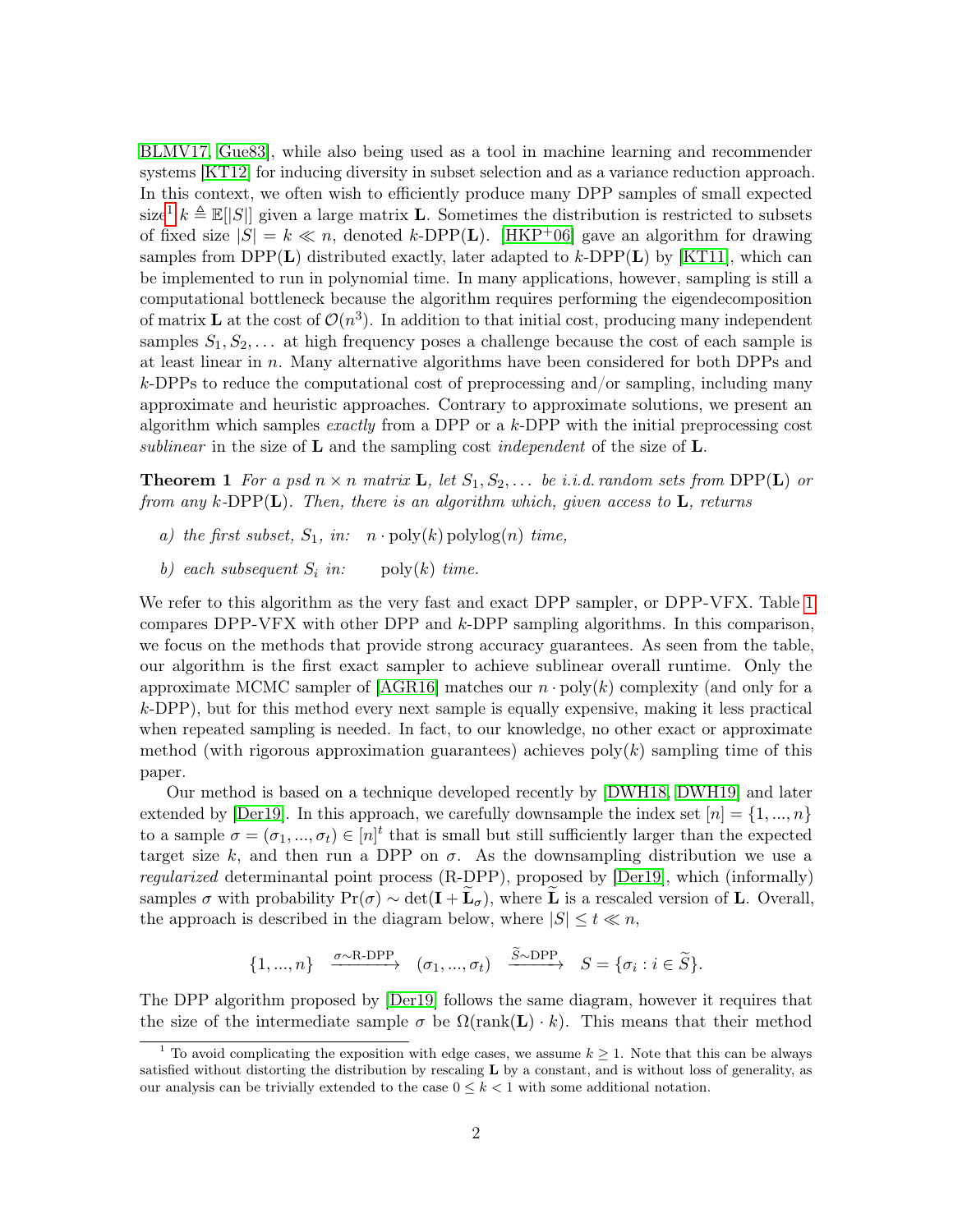<span id="page-2-0"></span>

|                      | $\boldsymbol{\mathrm{exact}}$ | DPP. | $k$ -DPP                  | first sample               | subsequent samples                          |
|----------------------|-------------------------------|------|---------------------------|----------------------------|---------------------------------------------|
| $[HKP+06, KT11]$     |                               |      |                           | $n^3$                      | $nk^2$                                      |
| [AGR16]              | x                             | X    |                           | $n \cdot \text{poly}(k)$   | $n \cdot \text{poly}(k)$                    |
| [LJS16b]             | x                             |      | $\boldsymbol{\mathsf{x}}$ | $n^2 \cdot \text{poly}(k)$ | $n^2 \cdot \text{poly}(k)$                  |
| [LGD18]              |                               |      |                           | $n^3$                      | $\text{poly}(k \cdot (1 +   \mathbf{L}  ))$ |
| [Der19]              |                               |      |                           | $n^3$                      | $\text{poly}(\text{rank}(\mathbf{L}))$      |
| DPP-VFX (this paper) |                               |      |                           | $n \cdot \text{poly}(k)$   | $\mathrm{poly}(k)$                          |

 $\mathbf{H}$  $\lceil \text{max} \rceil$   $\lceil \text{max} \rceil$ 

Table 1: Comparison of DPP and k-DPP algorithms using the L-ensemble representation. For a DPP, k denotes the expected subset size. Note that  $k \leq \text{rank}(\mathbf{L}) \leq n$ . We omit log terms for clarity.

provides improvement over [\[HKP](#page-12-2)+06] only when **L** can be decomposed as  $\mathbf{X} \mathbf{X}^{\top}$  for some  $n \times r$ matrix **X**, with  $r \ll n$ . However, in practice, matrix **L** is often only approximately low-rank, i.e., it exhibits some form of eigenvalue decay but it does not have a low-rank factorization. In this case, the results of [\[Der19\]](#page-11-3) are vacuous both in terms of the preprocessing cost and the sampling cost, in that obtaining every sample would take  $\Omega(n^3)$ . We propose a different R-DPP implementation (see DPP-VFX as Algorithm [1\)](#page-4-0) where the expected size of  $\sigma$  is  $\mathcal{O}(k^2)$ . To make the algorithm efficient, we use new connections between determinantal point processes, ridge leverage scores, and Nyström approximation.

**Definition 1** Given a psd matrix **L**, its ith  $\lambda$ -ridge leverage score (RLS)  $\tau_i(\lambda)$  is the ith diagonal entry of  $\mathbf{L}(\lambda \mathbf{I} + \mathbf{L})^{-1}$ . The  $\lambda$ -effective dimension  $d_{\text{eff}}(\lambda)$  is the sum of the leverage scores,  $\sum_i \tau_i(\lambda)$ .

An important connection between RLSs and DPPs is that when  $S \sim \text{DPP}(\mathbf{L})$ , the marginal probability of index i being sampled into S is equal to the ith 1-ridge leverage score of  $\mathbf{L}$ , and the expected size  $k$  of  $S$  is equal to the 1-effective dimension:

<span id="page-2-1"></span>
$$
\Pr(i \in S) = \left[\mathbf{L}(\mathbf{I} + \mathbf{L})^{-1}\right]_{ii} = \tau_i(1), \qquad k \triangleq \mathbb{E}\big[|S|\big] = \text{tr}\big(\mathbf{L}(\mathbf{I} + \mathbf{L})^{-1}\big) = d_{\text{eff}}(1).
$$

Intuitively, if the marginal probability of  $i$  is high, then this index should likely make it into the intermediate sample  $\sigma$ . This suggests that i.i.d. sampling of the indices  $\sigma_1, ..., \sigma_t$ proportionally to 1-ridge leverage scores, i.e.  $Pr(\sigma_1 = i) \propto \tau_i(1)$ , should serve as a reasonable and cheap heuristic for constructing  $\sigma$ . In fact, we can show that this distribution can be easily corrected by rejection sampling to become the R-DPP that we need. Computing ridge leverage scores exactly costs  $\mathcal{O}(n^3)$ , so instead we compute them approximately by first constructing a Nyström approximation of L.

**Definition 2** Let **L** be a psd matrix and C a subset of its row/column indices with size  $m \triangleq |C|$ . Then we define the Nyström approximation of **L** based on C as the  $n \times n$  matrix  $\widehat{\mathbf{L}} \triangleq (\mathbf{L}_{C, \mathcal{I}})^\top \mathbf{L}_C^+ \mathbf{L}_{C, \mathcal{I}}.$ 

Here,  $\mathbf{L}_{C,\mathcal{I}}$  denotes an  $m \times n$  matrix consisting of (entire) rows of L indexed by C and  $(\cdot)^+$  denotes the Moore-Penrose pseudoinverse. Since we use rejection sampling to achieve the right intermediate distribution, the correctness of our algorithm does not depend on which Nyström approximation is chosen. However, the subset  $C$  greatly influences the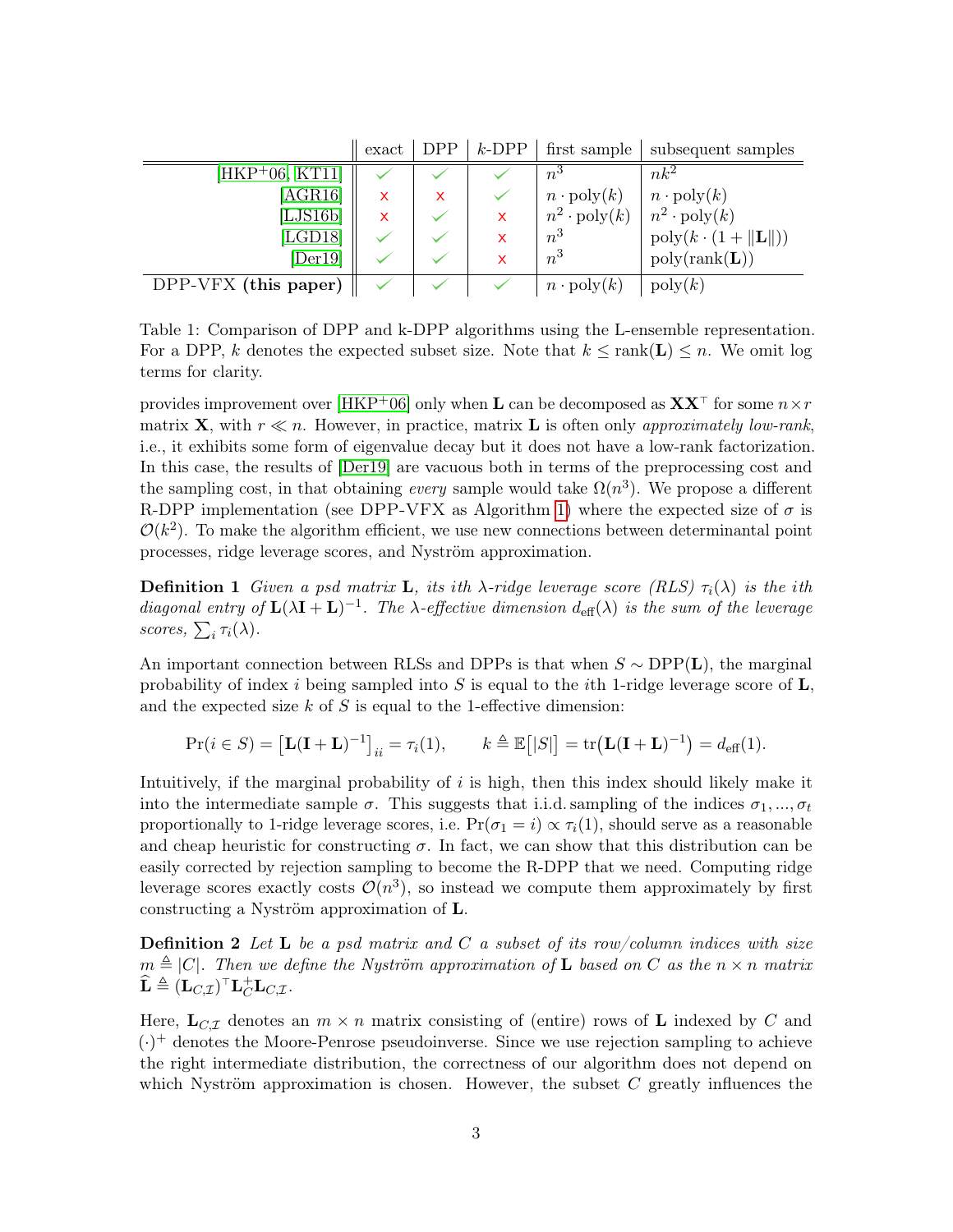computational cost of the sampling through the rank of  $\widehat{\mathbf{L}}$  and the probability of rejecting a sample. Since rank( $\mathbf{L} = |C|$ , operations such as multiplication and inversion involving the Nyström approximation will scale with  $m$ , and therefore a small subset increases efficiency. However, if  $\bf{L}$  is too different from  $\bf{L}$ , the probability of rejecting the sample will be very high and the algorithm inefficient. In this case, a slightly larger subset could improve accuracy and acceptance rate without increasing too much the cost of handling  $\bf{L}$ . Therefore, subset C has to be selected so that it is both small and accurately represents the matrix **L**. Here, we once again rely on ridge leverage score sampling which has been effectively used for obtaining good Nyström approximations in a number of prior works such as [\[AM15,](#page-11-4) [CLV17,](#page-11-5) [RCCR18\]](#page-13-2).

While our main algorithm can sample only from the *random-size* DPP, and not from the *fixed-size* k-DPP, we present a rigorous reduction argument which lets us use our DPP algorithm to sample exactly from a k-DPP (for any  $k$ ) with a small computational overhead.

Related work Prior to our work, fast exact sampling from generic DPPs has been considered out of reach. The first procedure to sample general DPPs was given by [\[HKP](#page-12-2)+06] and even most recent exact refinements [\[LGD18,](#page-12-4) [Der19,](#page-11-3) [Pou19\]](#page-13-3), when the DPP is represented in the form of an L-ensemble, require preprocessing that amounts to an expensive  $n \times n$  matrix diagonalization at the cost  $\mathcal{O}(n^3)$ , which is shown as the *first-sample* complexity column in Table [1.](#page-2-0)

Nonetheless, there are well-known samplers for very specific DPPs that are both fast and exact, for instance for sampling uniform spanning trees [\[Ald90,](#page-11-6) [Bro89,](#page-11-7) [PW98\]](#page-13-4), which leaves the possibility of a more generic fast sampler open. Since the sampling from DPPs has several practical large scale machine learning applications [\[KT12\]](#page-12-1), there are now a number of methods known to be able to sample from a DPP approximately, outlined in the following paragraphs.

As DPPs can be specified by kernels  $(L$ -kernels or  $K$ -kernels), a natural approximation strategy is to resort to low-rank approximations [\[KT11,](#page-12-3) [GKT12,](#page-12-5) [AKFT13,](#page-10-1) [LJS16a\]](#page-12-6). For example, [\[AKFT13\]](#page-10-1) provides approximate guarantee for the probability of any subset being sampled as a function of eigengaps of the L-kernel. Next, [\[LJS16a\]](#page-12-6) construct *coresets* approximating a given k-DPP and then use them for sampling. In their Section 4.1, [\[LJS16a\]](#page-12-6) show in which cases we can hope for a good approximation. These guarantees become tight if these approximations (Nyström subspace, coresets) are aligned with data. In our work, we aim for an adaptive approach that is able to provide a good approximation for any DPP.

The second class of approaches are based on Markov chain Monte-Carlo [\[MU49\]](#page-13-5) techniques [\[Kan13,](#page-12-7) [RK15,](#page-13-6) [AGR16,](#page-10-0) [LJS16b,](#page-13-1) [GBV17\]](#page-12-8). There are known polynomial bounds on the mixing rates [\[DS91\]](#page-11-8) of MCMC chains with arbitrary DPPs as their limiting measure. In particular, [\[AGR16\]](#page-10-0) showed them for cardinality-constrained DPPs and [\[LJS16b\]](#page-13-1) for the general case. The two chains have mixing times which are, respectively, linear and quadratic in  $n$  (see Table [1\)](#page-2-0). Unfortunately, for any subsequent sample we need to wait until the chain *mixes* again.

Neither the known low-rank approximations or the known MCMC methods are able to provide samples that are exacty distributed (also called perfect sampling) according to a DPP. This is not surprising as having *scalable and exact* sampling is very challenging in general. For example, methods based on rejection sampling are *always exact*, but they typically do not scale with the dimension and are adversely affected by the spikes in the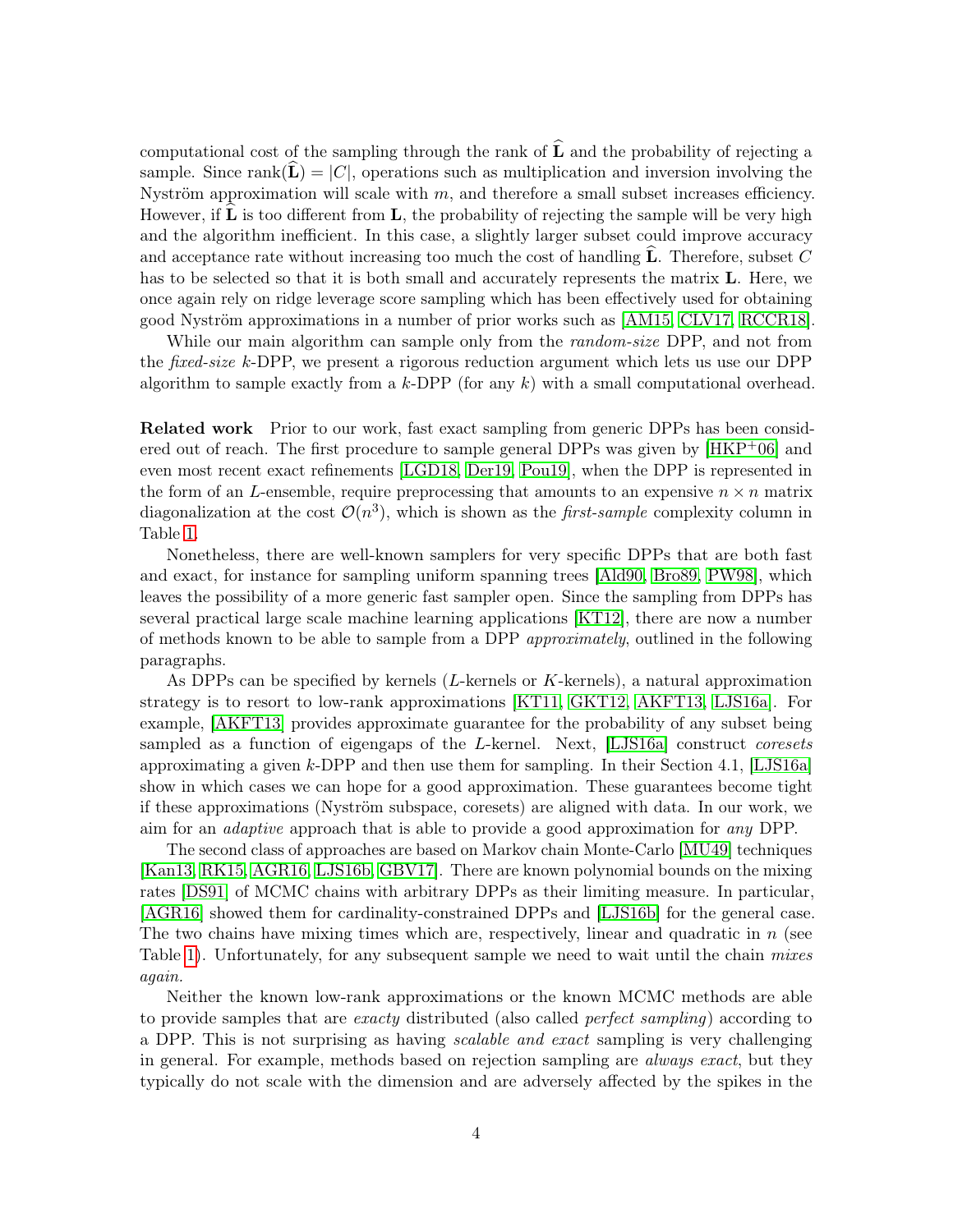distribution [\[EVCM16\]](#page-11-9), resulting in high rejection rate and inefficiency. Surprisingly, our method is based on both low-rank approximation (a source of inaccuracy) and rejection sampling (a common source of inefficiency). In the following section, we show how to obtain a perfect DPP sampler from a Nyström approximation of the L-kernel. Then, to guarantee efficiency, in Section [3](#page-6-0) we bound the number of rejections, which is possible thanks to the use of intermediate downsampling.

#### <span id="page-4-5"></span>2 Exact sampling using any Nyström approximation

**Notation** We use  $[n]$  to denote the set  $\{1,\ldots,n\}$ . For a matrix  $\mathbf{B} \in \mathbb{R}^{n \times m}$  and index sets  $C, D$ , we use  $\mathbf{B}_{C,D}$  to denote the submatrix of B consisting of the intersection of rows indexed by C with columns indexed by D. If  $C = D$ , we use a shorthand  $B_C$ and if  $D = [m]$ , we may write  $\mathbf{B}_{C,\mathcal{I}}$ . Finally, we also allow  $C, D$  to be multisets (or sequences), in which case each entry is rescaled by the multiplicities of its row and column indices as follows: the entry at the intersection of the ith row with the jth column becomes  $\sqrt{n_i m_j} \cdot B_{ij}$ , where  $n_i$  is the multiplicity of i in C and  $m_i$  is the multiplicity of  $j$  in  $D$ . Such a rescaling has the property that if  $\mathbf{L} = \mathbf{B} \mathbf{B}^{\top}$  then  $\mathbf{L}_{C,D} = \mathbf{B}_{C,\mathcal{I}} \mathbf{B}_{D,\mathcal{I}}^{\top}$ .

<span id="page-4-4"></span><span id="page-4-3"></span><span id="page-4-1"></span><span id="page-4-0"></span>Algorithm 1 DPP-VFX sampling  $S \sim DPP(L)$ input:  $\mathbf{L} \in \mathbb{R}^{n \times n}$ , its Nyström approximation  $\widehat{\mathbf{L}}$ ,  $q > 0$  $l_i = \left[ (\mathbf{L} - \widehat{\mathbf{L}}) + \widehat{\mathbf{L}} (\mathbf{I} + \widehat{\mathbf{L}})^{-1} \right]_{ii} \approx \text{Pr}(i \in S),$  $s = \sum_i l_i, \quad z = \text{tr}\big(\widehat{\mathbf{L}}(\mathbf{I} + \widehat{\mathbf{L}})^{-1}\big),$  $\widetilde{\mathbf{L}} = \frac{s}{q} \Big[ \frac{1}{\sqrt{l_i l_j}} \, L_{ij} \Big]_{ij}$ 1: repeat 2: sample  $t \sim \text{Poisson}(q e^{s/q})$ 3: sample  $\sigma_1, \ldots, \sigma_t \stackrel{\text{i.i.d.}}{\sim} (\frac{l_1}{s}, \ldots, \frac{l_n}{s}),$ 4: sample  $Acc \sim \text{Bernoulli}\left(\frac{e^z \det(\mathbf{I} + \widetilde{\mathbf{L}}_{\sigma})}{e^{ts/q} \det(\mathbf{I} + \widehat{\mathbf{L}})}\right)$  $\setminus$ 5: until  $Acc = true$ 6: sample  $\widetilde{S} \sim \text{DPP}(\widetilde{\mathbf{L}}_{\sigma})$ 7: **return**  $S = \{\sigma_i : i \in S\}$ 

As discussed in the introduction, our method relies on an intermediate downsampling distribution to reduce the size of the problem. The exactness of our sampler relies on the careful choice of that intermediate distribution. To that end, we use regularized determinantal processes, introduced by [\[Der19\]](#page-11-3). In the below definition, we adapt them to the kernel setting.

**Definition 3** Given an  $n \times n$  psd matrix **L**, distribution  $p \triangleq (p_1, \ldots, p_n)$  and  $r > 0$ , let **L** denote an  $n \times n$  matrix such that  $\widetilde{L}_{ij} \triangleq \frac{1}{r\sqrt{p}}$  $\frac{1}{r\sqrt{p_ip_j}}L_{ij}$  for all  $i, j \in [n]$ . We define R-DPP<sub>p</sub><sup>r</sup>(**L**) as a distribution over events  $A \subseteq \bigcup_{k=0}^{\infty} [n]^k$ , where

$$
\Pr(A) = \frac{\mathbb{E}_{\sigma} \left[ \mathbf{1}_{[\sigma \in A]} \det(\mathbf{I} + \widetilde{\mathbf{L}}_{\sigma}) \right]}{\det(\mathbf{I} + \mathbf{L})}, \quad \text{for} \quad \sigma = (\sigma_1, \dots, \sigma_t) \stackrel{\text{i.i.d.}}{\sim} p, \quad t \sim \text{Poisson}(r).
$$

Since the term  $\det(\mathbf{I} + \widetilde{\mathbf{L}}_{\sigma})$  has the same form as the normalization constant of  $DPP(\widetilde{\mathbf{L}}_{\sigma})$ , an easy calculation shows that the R-DPP can be used as an intermediate distribution in our algorithm without introducing any distortion in the sampling.

**Proposition 1 [\(Der19,](#page-11-3) Theorem 8)** For any **L**, p, r and  $\widetilde{\bf{L}}$  defined as in Definition [3,](#page-4-1)

<span id="page-4-2"></span>if 
$$
\sigma \sim \text{R-DPP}_p^r(\mathbf{L})
$$
 and  $S \sim \text{DPP}(\widetilde{\mathbf{L}}_{\sigma})$  then  $\{\sigma_i : i \in S\} \sim \text{DPP}(\mathbf{L})$ .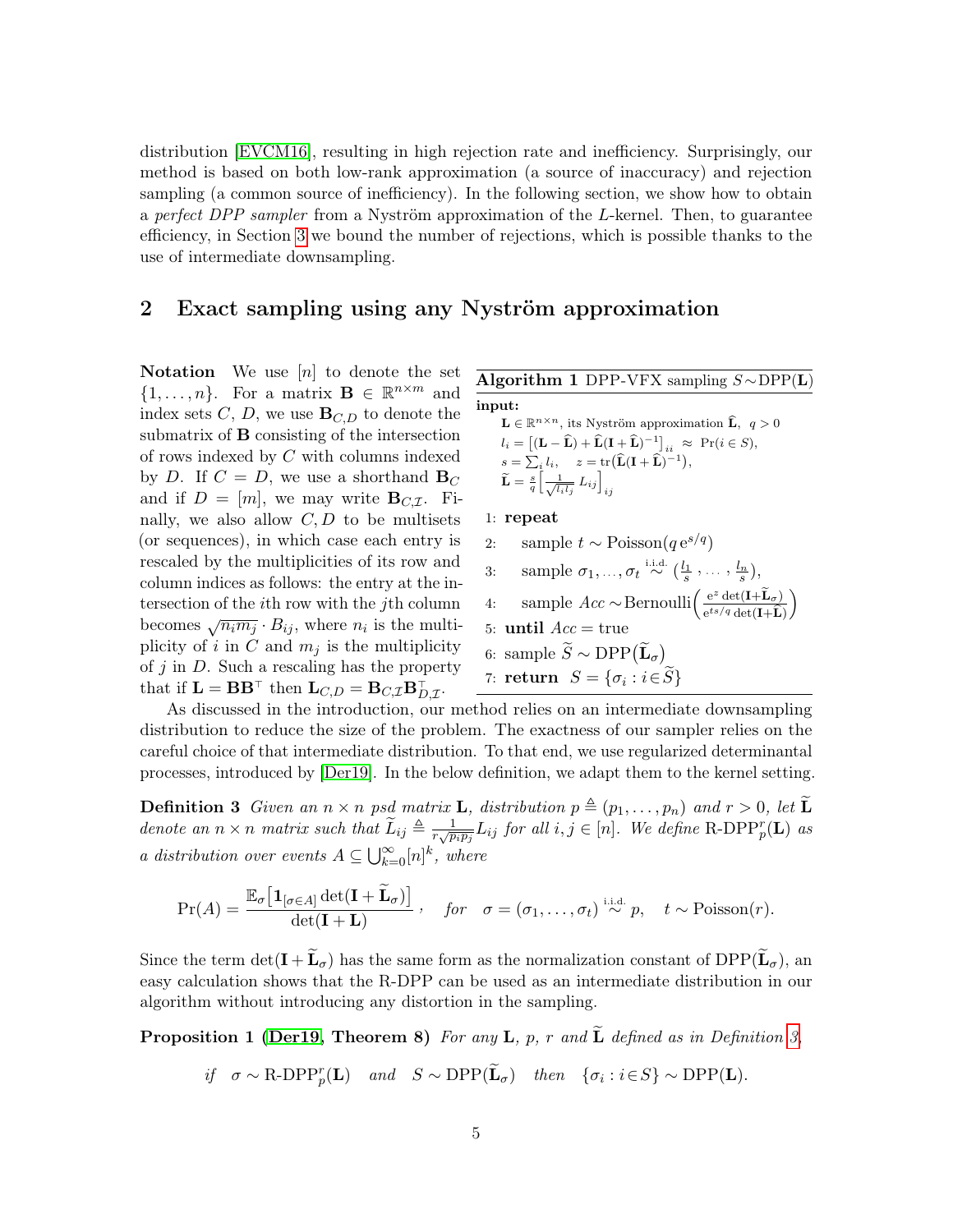To sample from the R-DPP, DPP-VFX uses rejection sampling, where the proposal distribution is sampling i.i.d. proportionally to the approximate 1-ridge leverage scores  $l_i \approx \tau_i(1)$ (see Definition [1](#page-2-1) and the following discussion), computed using any Nyström approximation L of matrix L. Apart from L, the algorithm also requires an additional parameter q, which controls the size of the intermediate sample. Because of rejection sampling and Proposition [1,](#page-4-2) the correctness of the algorithm *does not depend* on the choice of  $\bf{L}$  and q, as demonstrated in the following result. The key part of the proof involves showing that the acceptance probability in Line [4](#page-4-3) is bounded by 1. Here, we obtain a considerably tighter bound than the one achieved by [\[Der19\]](#page-11-3), which allows us to use a much smaller intermediate sample  $\sigma$ (see Section [3\)](#page-6-0) while maintaning the efficiency of rejection sampling.

**Theorem 2** Given a psd matrix **L**, any one of its Nyström approximations  $\widehat{\mathbf{L}}$  and any positive q, DPP-VFX returns  $S \sim \text{DPP}(\mathbf{L})$ .

**Proof** We start by showing that the Bernoulli probability in Line [4](#page-4-3) is bounded by 1. Note that this is important not only to sample correctly, but also when we later establish the efficiency of the algorithm. If we showed a weaker upper bound, say  $c > 1$ , we could always divide the expression by c and retain the correctness, however it would also be c times less likely that  $Acc = 1$ .

Since  $\hat{\mathbf{L}}$  is a Nyström approximation for some  $C \subseteq \mathcal{I}$ , it can be written as

<span id="page-5-0"></span>
$$
\widehat{\mathbf{L}} = \mathbf{L}_{\mathcal{I},C} \mathbf{L}_{C}^{\dagger} \mathbf{L}_{C,\mathcal{I}} = \mathbf{B} \mathbf{B}_{C,\mathcal{I}}^{\top} \mathbf{L}_{C}^{\dagger} \mathbf{B}_{C,\mathcal{I}} \mathbf{B}^{\top} = \mathbf{B} \mathbf{P} \mathbf{B}^{\top},
$$

for any **B** such that  $\mathbf{L} = \mathbf{B} \mathbf{B}^{\top}$ , where  $\mathbf{P} \triangleq \mathbf{B}_{C,\mathcal{I}}^{\top} \mathbf{L}_C^{\top} \mathbf{B}_{C,\mathcal{I}}$  is a projection (so that  $\mathbf{P}^2 = \mathbf{P}$ ). Let  $\widetilde{\mathbf{L}} \triangleq \widetilde{\mathbf{B}} \widetilde{\mathbf{B}}^{\top}$ , where the *i*th row of  $\widetilde{\mathbf{B}}$  is the rescaled *i*th row of  $\mathbf{B}$ , i.e.  $\widetilde{\mathbf{b}}_i^{\top} \triangleq \sqrt{\frac{s}{ql_i}} \mathbf{b}_i^{\top}$ . Then, we have

$$
\frac{\det(\mathbf{I} + \widetilde{\mathbf{L}}_{\sigma})}{\det(\mathbf{I} + \widehat{\mathbf{L}})} = \frac{\det(\mathbf{I} + \widetilde{\mathbf{B}}_{\sigma,\mathcal{I}}^{\top}\widetilde{\mathbf{B}}_{\sigma,\mathcal{I}})}{\det(\mathbf{I} + \mathbf{P}\mathbf{B}^{\top}\mathbf{B}\mathbf{P})} = \det((\mathbf{I} + \widetilde{\mathbf{B}}_{\sigma,\mathcal{I}}^{\top}\widetilde{\mathbf{B}}_{\sigma,\mathcal{I}})(\mathbf{I} + \mathbf{P}\mathbf{B}^{\top}\mathbf{B}\mathbf{P})^{-1})
$$
\n
$$
= \det(\mathbf{I} + (\widetilde{\mathbf{B}}_{\sigma,\mathcal{I}}^{\top}\widetilde{\mathbf{B}}_{\sigma,\mathcal{I}} - \mathbf{P}\mathbf{B}^{\top}\mathbf{B}\mathbf{P})(\mathbf{I} + \mathbf{P}\mathbf{B}^{\top}\mathbf{B}\mathbf{P})^{-1})
$$
\n
$$
\leq \exp\left(\text{tr}((\widetilde{\mathbf{B}}_{\sigma,\mathcal{I}}^{\top}\widetilde{\mathbf{B}}_{\sigma,\mathcal{I}} - \mathbf{P}\mathbf{B}^{\top}\mathbf{B}\mathbf{P})(\mathbf{I} + \mathbf{P}\mathbf{B}^{\top}\mathbf{B}\mathbf{P})^{-1})\right)
$$
\n
$$
= \exp\left(\sum_{i=1}^{t} \frac{s}{ql_{\sigma_{i}}} \left[\mathbf{B}(\mathbf{I} + \mathbf{P}\mathbf{B}^{\top}\mathbf{B}\mathbf{P})^{-1}\mathbf{B}^{\top}\right]_{\sigma_{i}\sigma_{i}}\right) \cdot e^{-z} = e^{ts/q}e^{-z},
$$

where the last equality follows because

$$
\mathbf{B}(\mathbf{I} + \mathbf{P}\mathbf{B}^{\top}\mathbf{B}\mathbf{P})^{-1}\mathbf{B}^{\top} = \mathbf{B}(\mathbf{I} - \mathbf{P}\mathbf{B}^{\top}(\mathbf{I} + \mathbf{B}\mathbf{P}\mathbf{B}^{\top})^{-1}\mathbf{B}\mathbf{P})\mathbf{B}^{\top}
$$

$$
= \mathbf{L} - \widehat{\mathbf{L}}(\mathbf{I} + \widehat{\mathbf{L}})^{-1}\widehat{\mathbf{L}} = \mathbf{L} - \widehat{\mathbf{L}} + \widehat{\mathbf{L}}(\mathbf{I} + \widehat{\mathbf{L}})^{-1}.
$$

Thus, we showed that the expression in Line [4](#page-4-3) is valid. Let  $\tilde{\sigma}$  denote the random variable distributed as  $\sigma$  is after exiting the repeat loop. It follows that

$$
\Pr(\widetilde{\sigma} \in A) \propto \mathbb{E}_{\sigma} \left[ \mathbf{1}_{[\sigma \in A]} \frac{e^z \det(\mathbf{I} + \widetilde{\mathbf{L}}_{\sigma})}{e^{ts/q} \det(\mathbf{I} + \widehat{\mathbf{L}})} \right] \propto \sum_{t=0}^{\infty} \frac{(q e^{s/q})^t}{e^{q e^{s/q}} t!} \cdot e^{-ts/q} \mathbb{E}_{\sigma} \left[ \mathbf{1}_{[\sigma \in A]} \det(\mathbf{I} + \widetilde{\mathbf{L}}_{\sigma}) \mid t \right]
$$

$$
\propto \mathbb{E}_{t'} \left[ \mathbb{E}_{\sigma} \left[ \mathbf{1}_{[\sigma \in A]} \det(\mathbf{I} + \widetilde{\mathbf{L}}_{\sigma}) \mid t = t' \right] \right] \quad \text{for } t' \sim \text{Poisson}(q),
$$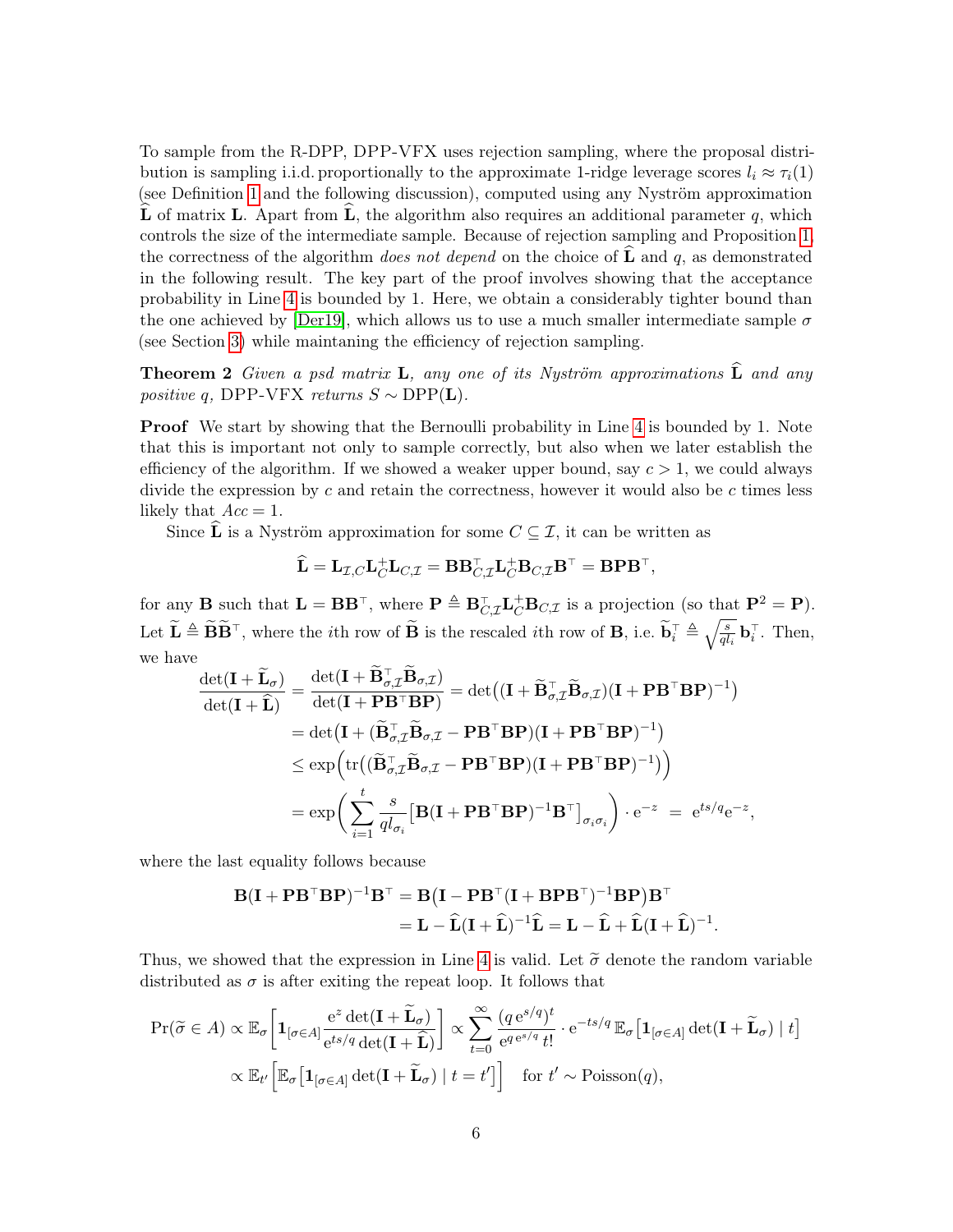which shows that  $\widetilde{\sigma} \sim \text{R-DPP}_l^q(\mathbf{L})$  for  $l = (\frac{l_1}{s}, \dots, \frac{l_n}{s})$ . The claim follows from Proposition [1.](#page-4-2)

Even though the choice of  $\bf{L}$  affects the overall execution of the algorithm, it does not affect the output so we can reuse the same  $\widehat{L}$  to produce multiple independent samples  $S_1, S_2, ... \sim \text{DPP}(\mathbf{L})$  (proof in Appendix [A\)](#page-14-0).

<span id="page-6-2"></span>**Lemma 1** Let  $C \subseteq [n]$  be a random set variable with any distribution. Suppose that  $S_1$  and  $S_2$  are returned by two executions of DPP-VFX, both using inputs constructed from the same **L** and  $\hat{\mathbf{L}} = \mathbf{L}_{\mathcal{I},C} \mathbf{L}_{C}^{\dagger} \mathbf{L}_{C,\mathcal{I}}$ . Then  $S_1$  and  $S_2$  are (unconditionally) independent.

### <span id="page-6-0"></span>3 Conditions for fast sampling

The complexity cost of DPP-VFX can be roughly summarized as follows: we pay a large one-time cost to precompute  $\bf{L}$  and all its associated quantities, and then we pay a smaller cost in the rejection sampling scheme which must be multiplied by the number of times we repeat the loop until acceptance. We first show that if the sum of the approximate RLS (i.e.,  $\sum_i l_i$ , denoted by s) is sufficiently close to k, then we will exit the loop with high probability. We then analyze how accurate the precomputing step needs to be to satisfy this condition.

Bounding the number of rejections. The following result presents the two conditions needed for achieving efficient rejection sampling in DPP-VFX. First, the Nyström approximation needs to be accurate enough, and second, the intermediate sample size (controlled by parameter q) needs to be  $\Omega(k^2)$ . This is a significant improvement over the guarantee of [\[Der19\]](#page-11-3) where the intermediate sample size is  $\Omega(\text{rank}(\mathbf{L}) \cdot k)$ , which is only meaningful for low-rank kernels. The main novelty in this proof comes from showing the following lower bound on the ratio of the determinants of  $\mathbf{I} + \mathbf{L}$  and  $\mathbf{I} + \mathbf{L}$ , when  $\mathbf{L}$  is a Nyström approximation:  $\det(\mathbf{I} + \mathbf{L})/\det(\mathbf{I} + \hat{\mathbf{L}}) \geq e^{k-z}$ , where  $z \triangleq \text{tr}(\hat{\mathbf{L}}(\mathbf{I} + \hat{\mathbf{L}})^{-1})$ . Remarkably, this bound exploits the fact that any Nyström approximation of  $\mathbf{L} = \mathbf{B} \mathbf{B}^{\top}$  can be written as  $L = BPB^{\dagger}$ , where **P** is a projection matrix. Note that while our result holds in the worst-case, in practice the conditions on  $\tilde{L}$  and on q can be considerably relaxed.

**Theorem 3** If the Nyström approximation  $\widehat{\mathbf{L}}$  and the intermediate sample size parameter q satisfy

<span id="page-6-1"></span>
$$
\operatorname{tr}\left(\mathbf{L}(\mathbf{I}+\mathbf{L})^{-1}\mathbf{L}-\widehat{\mathbf{L}}(\mathbf{I}+\widehat{\mathbf{L}})^{-1}\widehat{\mathbf{L}}\right)=s-k \leq 1 \quad \text{and} \quad q \geq \max\{s^2,s\},
$$

then  $Pr(Acc = true) \ge e^{-2}$ . Therefore, with probability  $1 - \delta$  Algorithm [1](#page-4-0) exits the rejection sampling loop after at most  $O(\log \delta^{-1})$  iterations and, after precomputing all of the inputs, the time complexity of the rejection sampling loop is  $O(k^6 \log \delta^{-1} + \log^4 \delta^{-1})$ .

**Proof** Le  $\sigma$  be distributed as in Line [3.](#page-4-4) The probability of exiting the repeat loop at each iteration is

$$
P \triangleq \mathbb{E}_{\sigma} \left[ \frac{e^z \det(\mathbf{I} + \widetilde{\mathbf{L}}_{\sigma})}{e^{ts/q} \det(\mathbf{I} + \widehat{\mathbf{L}})} \right] = \sum_{t=0}^{\infty} \frac{(q e^{s/q})^t}{e^{q e^{s/q}} t!} \cdot \frac{e^{z - ts/q}}{\det(\mathbf{I} + \widehat{\mathbf{L}})} \mathbb{E}_{\sigma} \left[ \det(\mathbf{I} + \widetilde{\mathbf{L}}_{\sigma}) \mid t \right]
$$

$$
= \frac{e^{q - q e^{s/q} + z}}{\det(\mathbf{I} + \widehat{\mathbf{L}})} \sum_{t=0}^{\infty} \frac{q^t}{e^q t!} \mathbb{E}_{\sigma} \left[ \det(\mathbf{I} + \widetilde{\mathbf{L}}_{\sigma}) \mid t \right] = e^{q - q e^{s/q} + z} \frac{\det(\mathbf{I} + \mathbf{L})}{\det(\mathbf{I} + \widehat{\mathbf{L}})},
$$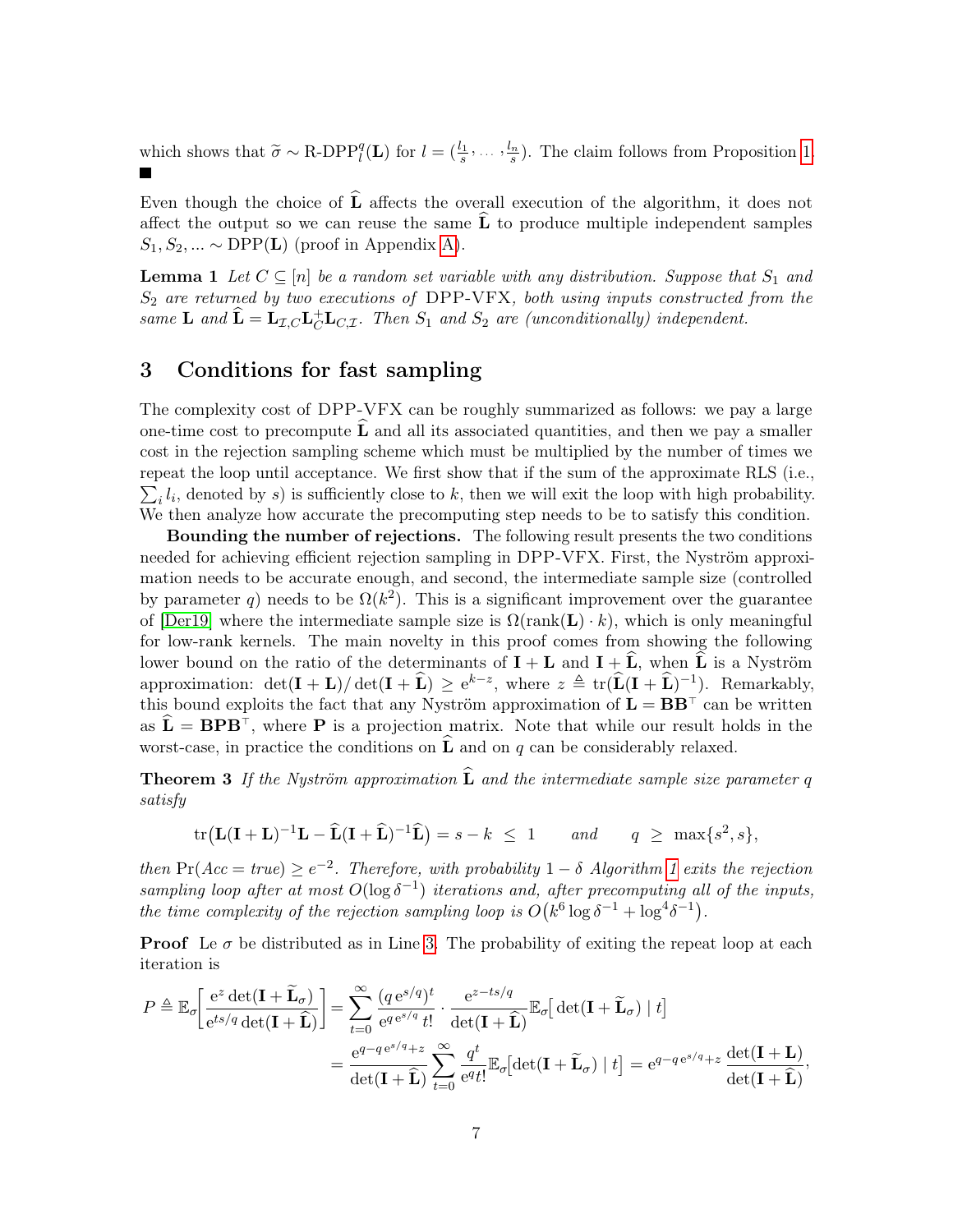where the last equality follows because the infinite series computes the normalization constant of R-DPP<sub>l</sub><sup>q</sup></sub>(**L**) given in Definition [3.](#page-4-1) If  $s \ge 1$  then  $q = s^2$  and the inequality  $e^x \le 1 + x + x^2$ for  $x \in [0,1]$  implies that  $q - q e^{s/q} + z = s^2(1 - e^{1/s} + 1/s) + z - s \ge -1 + z - s$ . On the other hand, if  $q = s \in [0, 1]$ , then  $q - q e^{s/q} + z = (1 - e)s + z \ge -1 + z - s$ . We proceed to lower bound the determinantal ratio. Here, let  $\mathbf{L} = \mathbf{B} \mathbf{B}^{\top}$  and  $\mathbf{L} = \mathbf{B} \mathbf{P} \mathbf{B}^{\top}$ , where **P** is a projection matrix. Then,

$$
\frac{\det(\mathbf{I} + \mathbf{L})}{\det(\mathbf{I} + \widehat{\mathbf{L}})} = \frac{\det(\mathbf{I} + \mathbf{B}^{\top}\mathbf{B})}{\det(\mathbf{I} + \mathbf{P}\mathbf{B}^{\top}\mathbf{B}\mathbf{P})} = \det(\mathbf{I} - (\mathbf{B}^{\top}\mathbf{B} - \mathbf{P}\mathbf{B}^{\top}\mathbf{B}\mathbf{P})(\mathbf{I} + \mathbf{B}^{\top}\mathbf{B})^{-1})^{-1}
$$
\n
$$
\geq \exp\left(\text{tr}\left((\mathbf{B}^{\top}\mathbf{B} - \mathbf{P}\mathbf{B}^{\top}\mathbf{B}\mathbf{P})(\mathbf{I} + \mathbf{B}^{\top}\mathbf{B})^{-1}\right)\right)
$$
\n
$$
= \exp\left(\text{tr}\left(\mathbf{B}(\mathbf{I} + \mathbf{B}^{\top}\mathbf{B})^{-1}\mathbf{B}^{\top}\right) - \text{tr}\left(\mathbf{B}\mathbf{P}(\mathbf{I} + \mathbf{B}^{\top}\mathbf{B})^{-1}\mathbf{P}\mathbf{B}^{\top}\right)\right)
$$
\n
$$
= \exp\left(k - \text{tr}\left(\mathbf{B}\mathbf{P}(\mathbf{I} + \mathbf{B}^{\top}\mathbf{B})^{-1}\mathbf{P}\mathbf{B}^{\top}\right)\right)
$$
\n
$$
= \exp\left(k - \text{tr}\left(\mathbf{B}\mathbf{P}(\mathbf{P} + \mathbf{P}\mathbf{B}^{\top}\mathbf{B}\mathbf{P})^{-1}\mathbf{P}\mathbf{B}^{\top}\right)\right),
$$

where by definition  $tr(L(L+L)^{-1}) = \mathbb{E}(|S|) = k$  and we pushed **P** inside the inverse. Moreover, if we denote  $\widehat{\mathbf{B}} \triangleq \mathbf{B} \mathbf{P}$  we have  $\widehat{\mathbf{L}} = \widehat{\mathbf{B}} \widehat{\mathbf{B}}^{\top}$  and

$$
z = \text{tr}(\widehat{\mathbf{L}}(\mathbf{I} + \widehat{\mathbf{L}})^{-1}) = \text{tr}(\widehat{\mathbf{B}}\widehat{\mathbf{B}}^{\top}(\mathbf{I} + \widehat{\mathbf{B}}\widehat{\mathbf{B}}^{\top})^{-1}) = \text{tr}(\widehat{\mathbf{B}}(\mathbf{I} + \widehat{\mathbf{B}}^{\top}\widehat{\mathbf{B}})^{-1}\widehat{\mathbf{B}}^{\top})
$$
  
= tr(\mathbf{B}\mathbf{P}(\mathbf{I} + \mathbf{P}\mathbf{B}^{\top}\mathbf{B}\mathbf{P})^{-1}\mathbf{P}\mathbf{B}^{\top}) = tr(\mathbf{B}\mathbf{P}(\mathbf{P} + \mathbf{P}\mathbf{B}^{\top}\mathbf{B}\mathbf{P})^{-1}\mathbf{P}\mathbf{B}^{\top}),

where again we push  $P$  inside the inverse. Putting all together,

$$
\frac{\det(\mathbf{I} + \mathbf{L})}{\det(\mathbf{I} + \widehat{\mathbf{L}})} \ge \exp\left(k - \text{tr}\left(\mathbf{B} \mathbf{P} (\mathbf{P} + \mathbf{P} \mathbf{B}^\top \mathbf{B} \mathbf{P})^{-1} \mathbf{P} \mathbf{B}^\top\right)\right) = e^{k - z}.
$$

We can now lower bound the acceptance probability:  $P \ge e^{-1+z-s} \cdot e^{k-z} = e^{-1+k-s} \ge e^{-2}$ . Here, crucially, the two terms compensated for one another by eliminating  $z$  from the bound, which would otherwise be difficult to control. Thus, with probability  $1 - \delta$  the main loop will be repeated  $\mathcal{O}(\log \delta^{-1})$  times. Since the number of samples  $t_i$  drawn from l in the ith iteration of the loop is a Poisson distributed random variable, a standard Poisson tail bound implies that with probability  $1 - \delta$  all iterations will satisfy  $t_i = \mathcal{O}(k^2 + \log \delta^{-1})$ . Since the dominant cost is computing the determinant of the matrix  $\mathbf{I} + \widetilde{\mathbf{L}}_{\sigma}$  in time  $\mathcal{O}(t_i^3)$ , and the final step,  $DPP(\tilde{\mathbf{L}}_{\sigma})$ , requires its eigendecomposition (with the same time complexity), the result follows.

Bounding the precompute cost. All that is left now is to control the cost of the precomputation phase. We will separate the analysis into two steps: how much it costs to choose **L** to satisfy the condition  $s - k \leq 1$ , and how much it costs to compute everything else given  $L$  (see Appendix [A\)](#page-14-0).

<span id="page-7-0"></span>**Lemma 2** Let  $\widehat{\mathbf{L}}$  be constructed by sampling  $m = \mathcal{O}(k^3 \log \frac{n}{\delta})$  columns proportionally to their RLS. Then, with probability  $1 - \delta$ ,  $\widehat{\mathbf{L}}$  satisfies Theorem [3,](#page-6-1) i.e.,  $s - k \leq 1$ .

There exist many algorithms to sample columns proportionally to their RLS. For example, we can take the BLESS algorithm from [\[RCCR18\]](#page-13-2) with the following guarantee.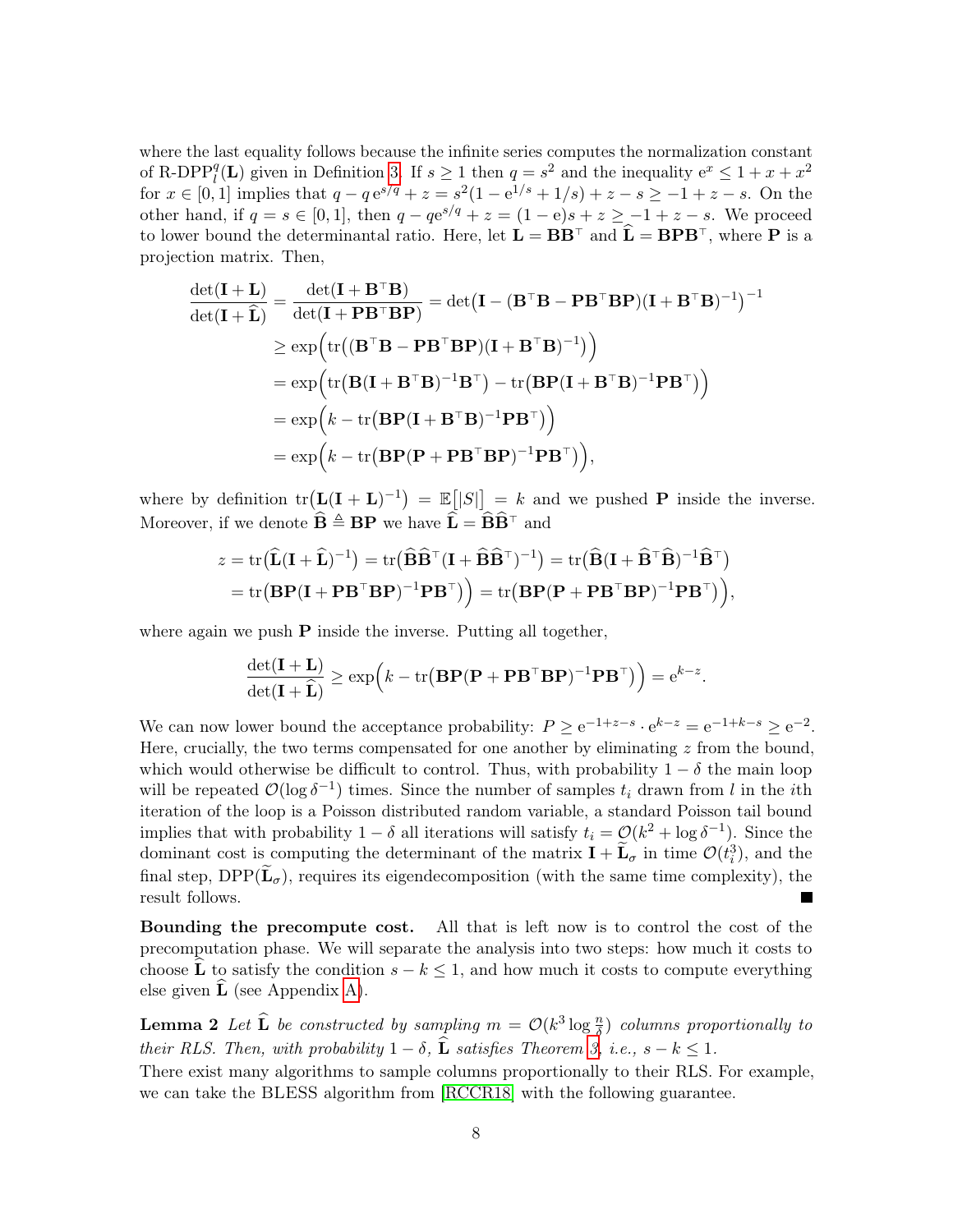<span id="page-8-2"></span>Proposition 2 [\(RCCR18,](#page-13-2) Theorem 1) There exists an algorithm that with probability  $1-\delta$  samples m columns proportionally to their RLS in  $\mathcal{O}(nk^2 \log^2 \frac{n}{\delta} + k^3 \log^4 \frac{n}{\delta} + m)$  time. We can now compute the remaining preprocessing costs, given a Nyström approximation  $\hat{L}$ . **Lemma 3** Given  $\widehat{\mathbf{L}}$  with rank m, we can compute  $l_i$ , s, z, and  $\widetilde{\mathbf{L}}$  in  $\mathcal{O}(nm^2 + m^3)$  time.

We are finally ready to combine these results to fully characterize the computational cost.

**Theorem 1 (restated for DPPs only)** For a psd  $n \times n$  matrix **L**, let  $S_1$ ,  $S_2$  be i.i.d. random sets from DPP(L). Denote with  $\hat{L}$  a Nyström approximation of L obtained by sampling  $m = \mathcal{O}(k^3 \log(n/\delta))$  of its columns proportionally to their RLS. Then, with probability  $1 - \delta$ , DPP-VFX returns

- <span id="page-8-0"></span>a) subset  $S_1$  in:  $\mathcal{O}(nk^6 \log^2 \frac{n}{\delta} + k^9 \log^3 \frac{n}{\delta} + k^3 \log^4 \frac{n}{\delta})$  time,
- b) then,  $S_2$  in:  $\mathcal{O}(k^6 \log \frac{1}{\delta} + \log^4 \frac{1}{\delta})$  time.

Discussion. Due to the nature of rejection sampling, as long as we exit the loop, i.e., we accept the sample, the output of DPP-VFX is guaranteed to follow the DPP distribution for any value of m. In Theorem [1](#page-8-0) we set  $m = (k^3 \log \frac{n}{\delta})$  to satisfy Theorem [3](#page-6-1) and guarantee a constant acceptance probability in the rejection sampling loop, but this might not be necessary or even desirable in practice. Experimentally, much smaller values of  $m$ , starting from  $m = \Omega(k \log \frac{n}{\delta})$  seem to be sufficient to accept the sample, while at the same time a smaller  $m$  greatly reduces the preprocessing costs. In general, we recommend to separate DPP-VFX in three phases. First, compute an accurate estimate of the RLS using offthe-shelf algorithms in  $\mathcal{O}(nk^2 \log^2 \frac{n}{\delta} + k^3 \log^4 \frac{n}{\delta})$  time. Then, sample a small number m of columns to construct an explorative  $L$ , and try to run DPP-VFX If the rejection sampling loop does not terminate sufficiently fast, then we can reuse the RLS estimates to compute a more accurate L for a larger m. Using a simple doubling schedule for m, this procedure will quickly reach a regime where DPP-VFX is guaranteed to accept w.h.p., maintaining its asymptotic complexity, while at the same time resulting in faster sampling in practice.

#### <span id="page-8-1"></span>4 Reduction from DPPs to k-DPPs

We next show that with a simple extra rejection sampling step we can efficiently transform any exact DPP sampler into an exact  $k$ -DPP sampler.

A common heuristic to sample  $S$  from a  $k$ -DPP is to first sample  $S$  from a DPP, and then reject the sample if the size of S is not exactly k. The success probability of this procedure can be improved by appropriately rescaling **L** by a constant factor  $\alpha$ ,

sample 
$$
S_{\alpha} \sim \text{DPP}(\alpha \mathbf{L})
$$
, accept if  $|S_{\alpha}| = k$ .

Note that rescaling the DPP by a constant  $\alpha$  only changes the expected size of the set  $S_{\alpha}$ , and not its distribution. Therefore, if we accept only sets with size  $k$ , we will be sampling exactly from our k-DPP. Moreover, if  $k_{\alpha} = \mathbb{E}(|S_{\alpha}|)$  is close to k, the success probability will improve. With a slight abuse of notation, in the context of  $k$ -DPPs we will indicate with  $k$ the desired size of  $S_{\alpha}$ , i.e., the final output size at acceptance, and with  $k_{\alpha} = \mathbb{E}[S_{\alpha}]$  the expected size of the scaled DPP.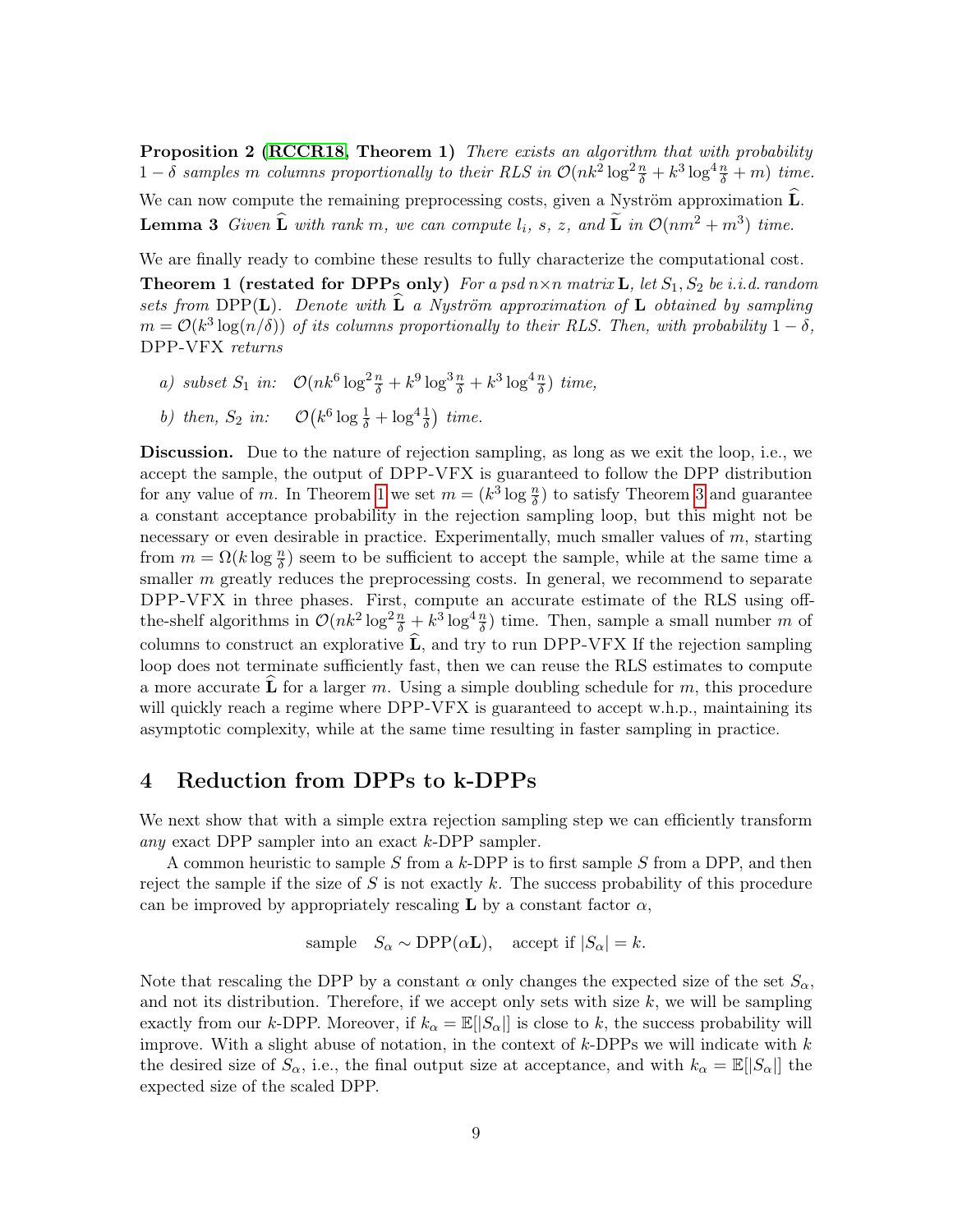While this rejection sampling heuristic is widespread in the literature, until now there has been no proof that the process can be provably made efficient. We solve this open question with two new results. First we show that for an appropriate rescaling  $\alpha^*$  we only reject  $S_{\alpha^*}$ roughly  $O(\sqrt{k})$  times. Then, we show how we can find such an  $\alpha^*$  with a  $\tilde{O}(n \cdot \text{poly}(k))$  time preprocessing step.

<span id="page-9-2"></span>**Theorem 4** There exists constant  $C > 0$  such that for any rank n psd matrix **L** and  $k \in [n]$ , there is  $\alpha^* > 0$  with the following property: if we sample  $S_{\alpha^*} \sim \text{DPP}(\alpha^* \mathbf{L})$ , then  $\Pr(|S_{\alpha^*}| = k) \geq \frac{1}{C_{\alpha}}$  $\frac{1}{C\sqrt{k}}$ .

The proof (see Appendix [B\)](#page-15-0) relies on a known Chernoff bound for the sample size  $|S_{\alpha}|$  of a DPP. When applied naïvely, the inequality does not offer a lower bound on the probability of any single sample size, however we can show that the probability mass is concentrated on  $\alpha$  ∧  $O(\sqrt{k_{\alpha}})$  sizes. This leads to a lower bound on the sample size with the largest probability, i.e., the mode of the distribution. Then, it remains to observe that for any  $k \in [n]$  we can always find  $\alpha^*$  for which k is the mode of  $|S_{\alpha^*}|$ . We conclude that given  $\alpha^*$ , the rejection sampling scheme described above transforms any  $\text{poly}(k)$  time DPP sampler into a  $\text{poly}(k)$ time k-DPP sampler. It remains to find  $\alpha^*$  efficiently, which once again relies on using a Nyström approximation of L.

**Lemma 4** If  $k \geq 1$ , then there is an algorithm that finds  $\alpha^*$  in  $\widetilde{\mathcal{O}}(n \cdot \text{poly}(k))$  time.



<span id="page-9-0"></span>Figure 1: First-sample cost for DPP-VFX against other DPP samplers  $(n$  is data size).



<span id="page-9-1"></span>Figure 2: Resampling cost for DPP-VFX compared to the exact sampler of [\[HKP](#page-12-2)+06].

#### 5 Experiments

In this section, we experimentally evaluate the performance of DPP-VFX compared to exact sampling [\[HKP](#page-12-2)+06] and MCMC-based approaches [\[AGR16\]](#page-10-0). In particular, since Section [2](#page-4-5) proves that DPP-VFX samples exactly from the DPP, we are interested in evaluating computational performance. This will be characterized by showing how DPP-VFX and baselines scale with the size  $n$  of the matrix  $L$  when taking a first sample, and how DPP-VFX achieves constant time when resampling.

To construct **L**, we use random subsets of the infinite MNIST digits dataset [\[LCB07\]](#page-12-9), where *n* varies up to 10<sup>6</sup> and  $d = 784$ . We use an RBF kernel with  $\sigma = \sqrt{3d}$  to construct L. All algorithms are implemented in python. For exact and MCMC sampling we used the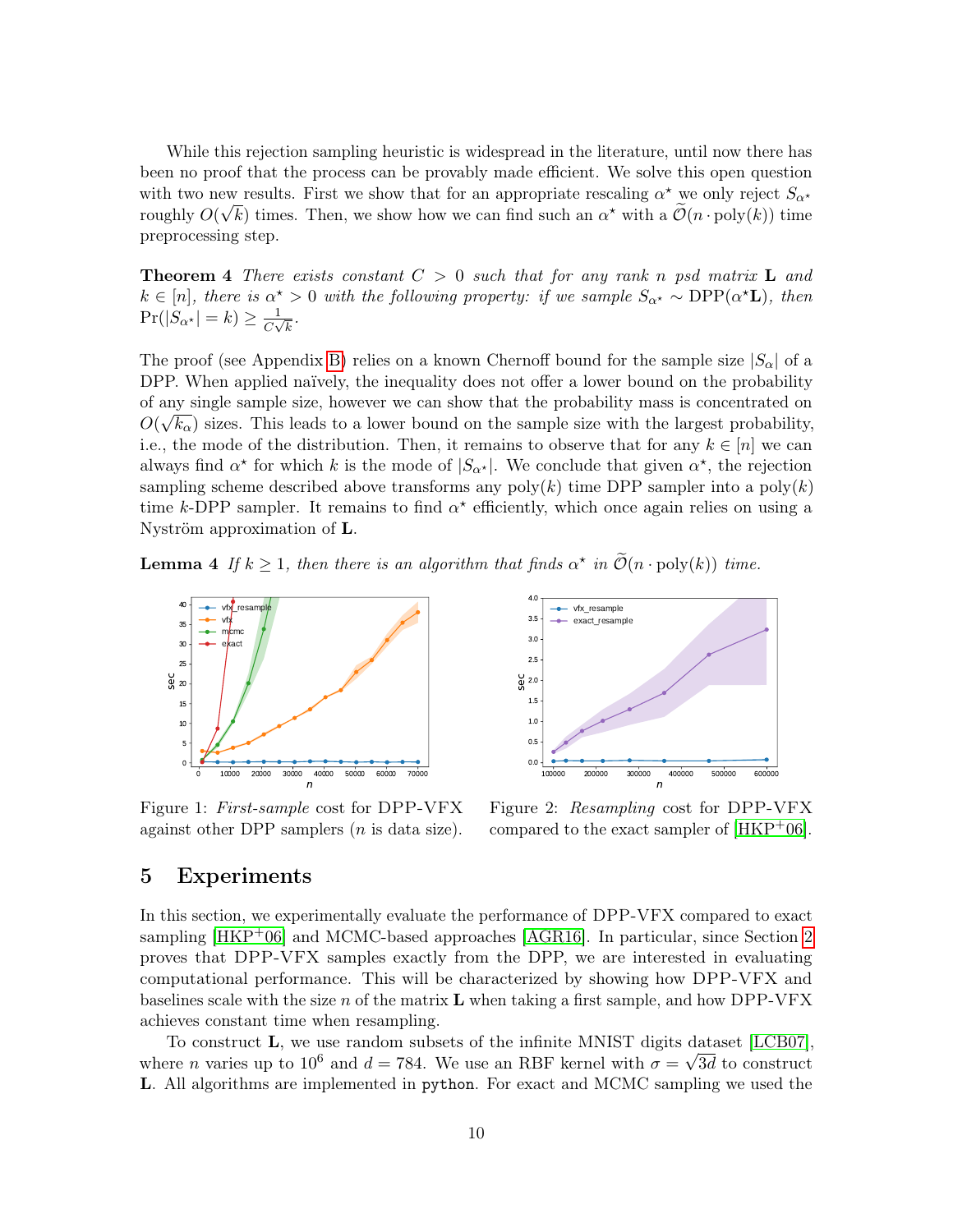DPPy library, [\[GBV18\]](#page-12-10), while for DPP-VFX we reimplemented BLESS [\[RCCR18\]](#page-13-2), and used DPPy to perform exact sampling on the intermediate subset. All experiments are carried out on a 24-core CPU and fully take advantage of potential parallelization. For the Nyström approximation we set  $m = 10d_{\text{eff}}(1) \approx 10k$ . While this is much lower than the  $\mathcal{O}(k^3)$  value suggested by the theory, as we will see it is already accurate enough to result in drastic runtime improvements over exact and MCMC. For each algorithm we control<sup>[2](#page-10-2)</sup> the size of the output set by rescaling the input matrix  $L$  by a constant, following the strategy of Section [4.](#page-8-1) In Figure [1](#page-9-0) we report our results, means and 95% confidence interval over 10 runs, for subsets of MNIST that go from  $n = 10^3$  to  $n = 7 \cdot 10^4$ , i.e., the whole original MNIST dataset.

Exact sampling is clearly cubic in n, and we cannot push our sampling beyond  $n = 1.5 \cdot 10^4$ . For MCMC, we enforce mixing by runnning the chain for  $nk$  steps, the minimum recommended by [\[AGR16\]](#page-10-0). However, for  $n = 7 \cdot 10^5$  the MCMC runtime is 358 seconds and cannot be included in the plot, while DPP-VFX completes in 38 seconds, an order of magnitude faster. Moreover, DPP-VFX rarely rejects more than 10 times, and the mode of the rejections up to  $n = 7 \cdot 10^5$  is 1, that is we mostly accept at the first iteration. Figure [2](#page-9-1) reports the cost of the second sample, i.e., of resampling. For exact sampling, this means that an eigendecomposition of  $\bf{L}$  is already available, but as the plot shows the resampling process still scales with n. On the other hand,  $DPP-VFX$ 's complexity (after preprocessing) scales only with  $k$  and remains constant regardless of  $n$ .

Finally, we scaled DPP-VFX to  $n = 10^6$  points, a regime where neither exact nor MCMC approaches are feasible. We report runtime and average rejections, with mean and 95% confidence interval over 5 runs. DPP-VFX draws its first sample in  $68.479 \pm 2.63$  seconds, with only  $9 \pm 4.5$  rejections.

#### Acknowledgements

MD thanks the NSF for funding via the NSF TRIPODS program.

#### References

- <span id="page-10-0"></span>[AGR16] Nima Anari, Shayan Oveis Gharan, and Alireza Rezaei. Monte carlo markov chain algorithms for sampling strongly rayleigh distributions and determinantal point processes. In Vitaly Feldman, Alexander Rakhlin, and Ohad Shamir, editors, 29th Annual Conference on Learning Theory, volume 49 of Proceedings of Machine Learning Research, pages 103–115, Columbia University, New York, New York, USA, 23–26 Jun 2016. PMLR.
- <span id="page-10-1"></span>[AKFT13] Raja Hafiz Affandi, Alex Kulesza, Emily Fox, and Ben Taskar. Nystrom approximation for large-scale determinantal processes. In Carlos M. Carvalho and Pradeep Ravikumar, editors, Proceedings of the Sixteenth International Conference on Artificial Intelligence and Statistics, volume 31 of Proceedings of Machine Learning Research, pages 85–98, Scottsdale, Arizona, USA, 29 Apr–01 May 2013. PMLR.

<span id="page-10-2"></span><sup>&</sup>lt;sup>2</sup>For simplicity we do not perform the full k-DPP rejection step, but only adjust the expected size of the set.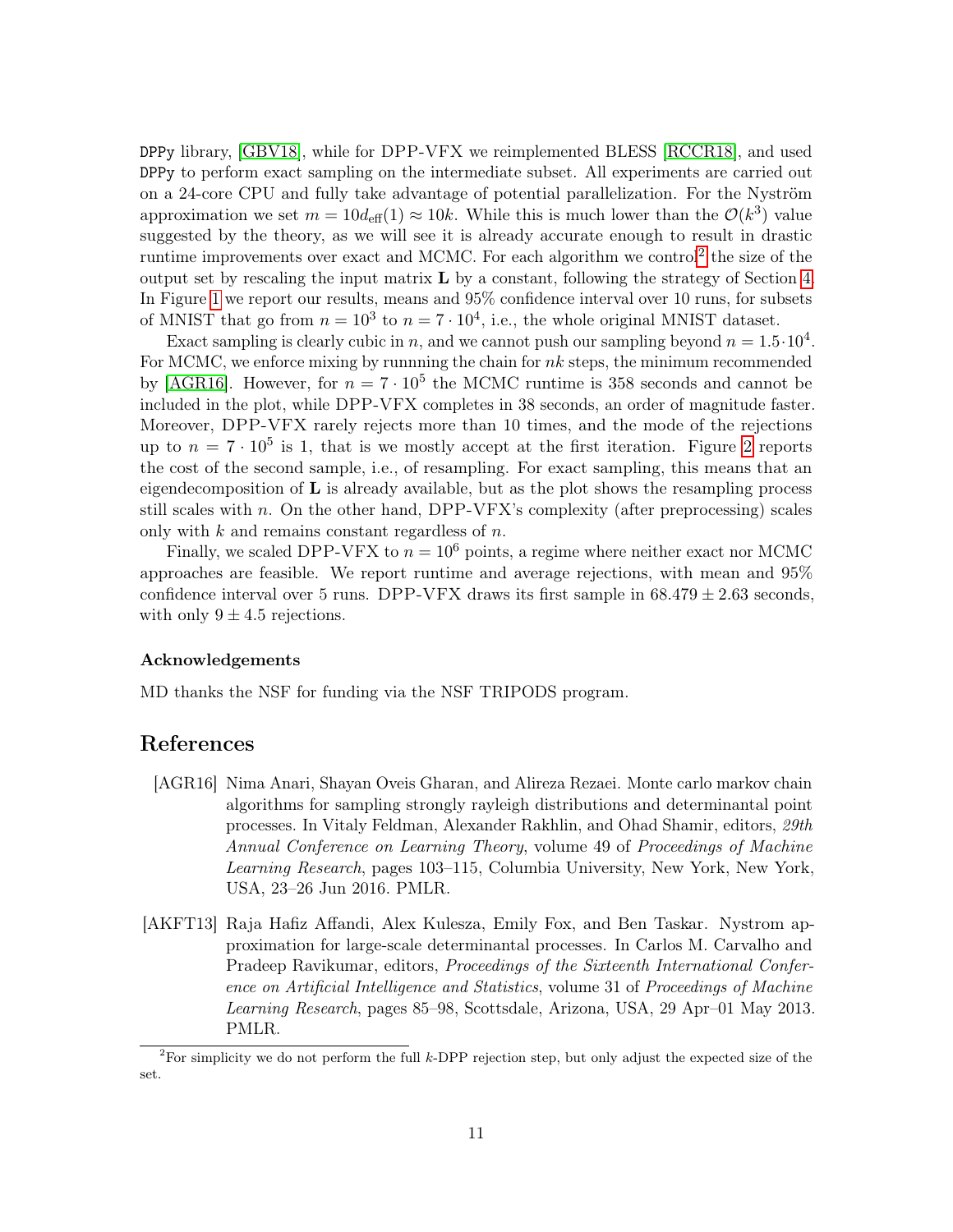- <span id="page-11-6"></span>[Ald90] David J Aldous. The random walk construction of uniform spanning trees and uniform labelled trees. SIAM Journal on Discrete Mathematics, 3(4):450–465, 1990.
- <span id="page-11-4"></span>[AM15] Ahmed El Alaoui and Michael W. Mahoney. Fast randomized kernel ridge regression with statistical guarantees. In Proceedings of the 28th International Conference on Neural Information Processing Systems, pages 775–783, Montreal, Canada, December 2015.
- <span id="page-11-11"></span><span id="page-11-0"></span>[BLMV17] Rémi Bardenet, Frédéric Lavancier, Xavier Mary, and Aurélien Vasseur. On a few statistical applications of determinantal point processes. ESAIM: Procs, 60:180–202, 2017.
	- [Bra14] Petter Branden. Unimodality, log-concavity, real-rootedness and beyond. Handbook of Enumerative Combinatorics, 10 2014.
	- [Bro89] A Broder. Generating random spanning trees. In Foundations of Computer Science, 1989., 30th Annual Symposium on, pages 442–447. IEEE, 1989.
- <span id="page-11-12"></span><span id="page-11-10"></span><span id="page-11-7"></span><span id="page-11-5"></span>[CCL+19] Daniele Calandriello, Luigi Carratino, Alessandro Lazaric, Michal Valko, and Lorenzo Rosasco. Gaussian process optimization with adaptive sketching: Scalable and no regret. In Conference on Learning Theory, 2019.
	- [CLV17] Daniele Calandriello, Alessandro Lazaric, and Michal Valko. Distributed adaptive sampling for kernel matrix approximation. In *AISTATS*, 2017.
	- $[D+64]$  John N Darroch et al. On the distribution of the number of successes in independent trials. The Annals of Mathematical Statistics, 35(3):1317–1321, 1964.
	- [Der19] Michał Dereziński. Fast determinantal point processes via distortion-free intermediate sampling. In Proceedings of the 32nd Conference on Learning Theory, 2019.
	- [DS91] Persi Diaconis and Daniel Stroock. Geometric Bounds for Eigenvalues of Markov Chains. The Annals of Applied Probability, 1991.
- <span id="page-11-8"></span><span id="page-11-3"></span><span id="page-11-1"></span>[DWH18] Michał Dereziński, Manfred K. Warmuth, and Daniel Hsu. Leveraged volume sampling for linear regression. In S. Bengio, H. Wallach, H. Larochelle, K. Grauman, N. Cesa-Bianchi, and R. Garnett, editors, Advances in Neural Information Processing Systems 31, pages 2510–2519. Curran Associates, Inc., 2018.
- <span id="page-11-2"></span>[DWH19] Michał Dereziński, Manfred K. Warmuth, and Daniel Hsu. Correcting the bias in least squares regression with volume-rescaled sampling. In Proceedings of the 22nd International Conference on Artificial Intelligence and Statistics, 2019.
- <span id="page-11-9"></span>[EVCM16] Akram Erraqabi, Michal Valko, Alexandra Carpentier, and Odalric-Ambrym Maillard. Pliable rejection sampling. In International Conference on Machine Learning, 2016.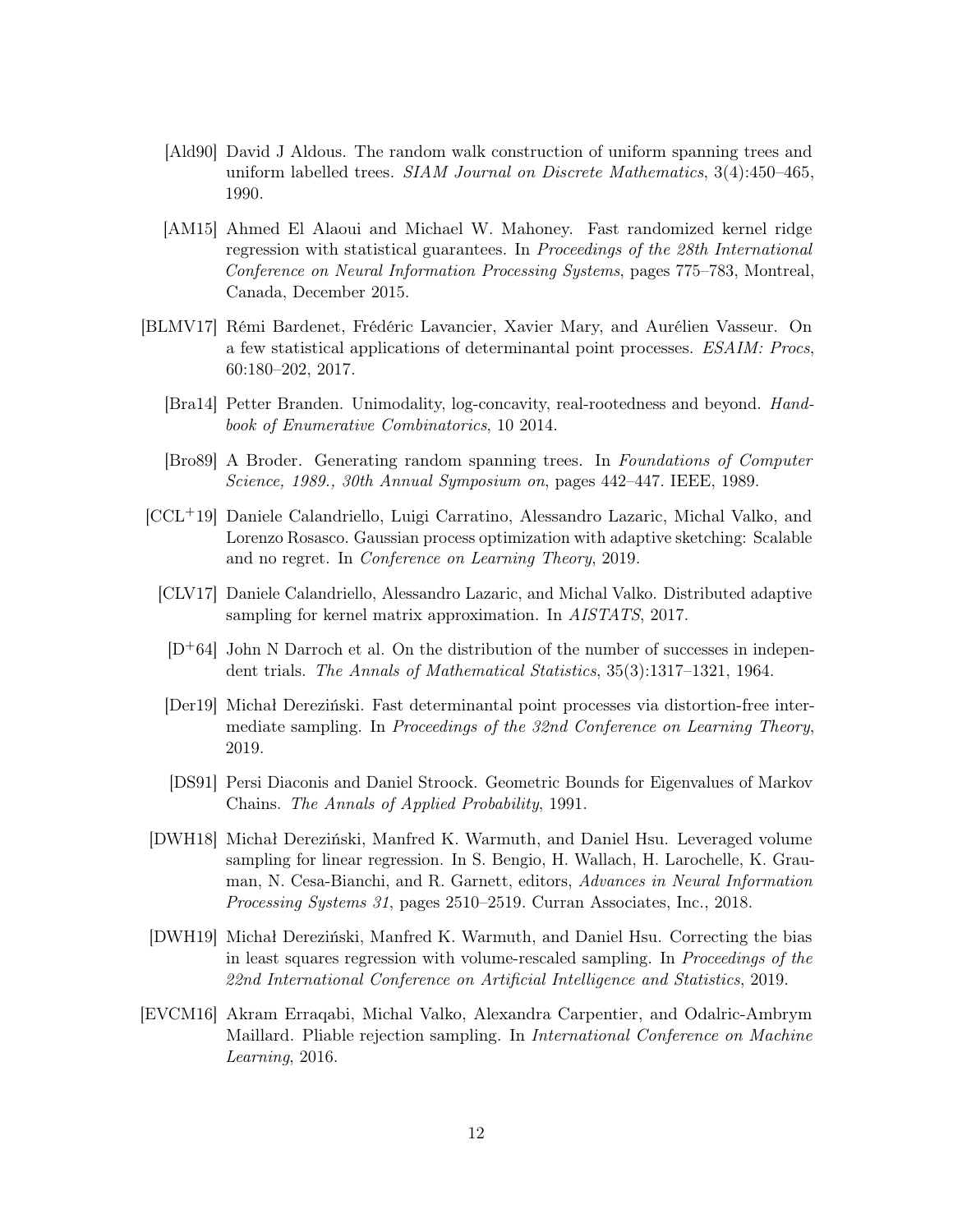- <span id="page-12-8"></span>[GBV17] Guillaume Gautier, Rémi Bardenet, and Michal Valko. Zonotope hit-and-run for efficient sampling from projection DPPs. In International Conference on Machine Learning, 2017.
- <span id="page-12-10"></span>[GBV18] Guillaume Gautier, Rémi Bardenet, and Michal Valko. DPPy: Sampling determinantal point processes with Python. https://arxiv.org/abs/1809.07258, 2018.
- <span id="page-12-5"></span>[GKT12] Jennifer Gillenwater, Alex Kulesza, and Ben Taskar. Discovering diverse and salient threads in document collections. In Proceedings of the 2012 Joint Conference on Empirical Methods in Natural Language Processing and Computational Natural Language Learning, EMNLP-CoNLL '12, pages 710–720, Stroudsburg, PA, USA, 2012. Association for Computational Linguistics.
- <span id="page-12-0"></span>[Gue83] A Guenoche. Random spanning tree. *Journal of Algorithms*,  $4(3):214-220$ , 1983.
- <span id="page-12-11"></span>[H+56] Wassily Hoeffding et al. On the distribution of the number of successes in independent trials. The Annals of Mathematical Statistics, 27(3):713–721, 1956.
- <span id="page-12-9"></span><span id="page-12-7"></span><span id="page-12-6"></span><span id="page-12-4"></span><span id="page-12-3"></span><span id="page-12-2"></span><span id="page-12-1"></span>[HKP+06] J Ben Hough, Manjunath Krishnapur, Yuval Peres, Bálint Virág, et al. Determinantal processes and independence. Probability surveys, 3:206–229, 2006.
	- [Kan13] Byungkon Kang. Fast determinantal point process sampling with application to clustering. In Proceedings of the 26th International Conference on Neural Information Processing Systems, NIPS'13, pages 2319–2327, USA, 2013.
	- [KT11] Alex Kulesza and Ben Taskar. k-DPPs: Fixed-Size Determinantal Point Processes. In Proceedings of the 28th International Conference on Machine Learning, pages 1193–1200, Bellevue, WA, USA, June 2011.
	- [KT12] Alex Kulesza and Ben Taskar. Determinantal Point Processes for Machine Learning. Now Publishers Inc., Hanover, MA, USA, 2012.
	- [LCB07] Gaëlle Loosli, Stéphane Canu, and Léon Bottou. Training invariant support vector machines using selective sampling. In Léon Bottou, Olivier Chapelle, Dennis DeCoste, and Jason Weston, editors, Large Scale Kernel Machines, pages 301–320. MIT Press, Cambridge, MA., 2007.
	- [LGD18] Claire Launay, Bruno Galerne, and Agnès Desolneux. Exact Sampling of Determinantal Point Processes without Eigendecomposition.  $arXiv$  e-prints, page arXiv:1802.08429, Feb 2018.
	- [LJS16a] Chengtao Li, Stefanie Jegelka, and Suvrit Sra. Efficient sampling for kdeterminantal point processes. In Arthur Gretton and Christian C. Robert, editors, Proceedings of the 19th International Conference on Artificial Intelligence and Statistics, volume 51 of Proceedings of Machine Learning Research, pages 1328–1337, Cadiz, Spain, 09–11 May 2016. PMLR.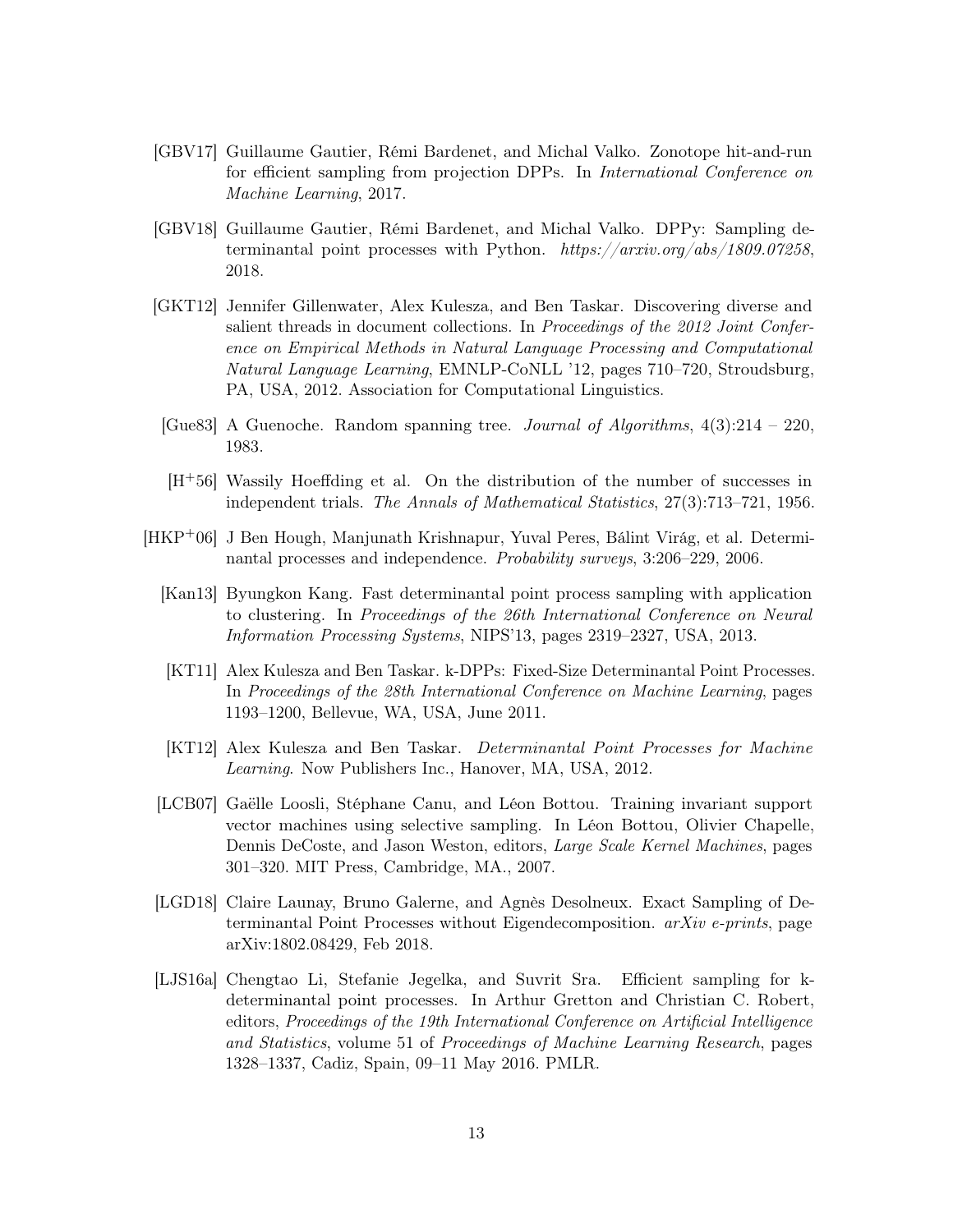- <span id="page-13-1"></span>[LJS16b] Chengtao Li, Stefanie Jegelka, and Suvrit Sra. Fast mixing markov chains for strongly rayleigh measures, dpps, and constrained sampling. In Proceedings of the 30th International Conference on Neural Information Processing Systems, NIPS'16, pages 4195–4203, USA, 2016. Curran Associates Inc.
- <span id="page-13-0"></span>[Mac75] Odile Macchi. The coincidence approach to stochastic point processes. Advances in Applied Probability, 7(1):83–122, 1975.
- <span id="page-13-5"></span>[MU49] Nicholas Metropolis and S. Ulam. The Monte Carlo method. Journal of the American Statistical Association, 44(247):335–341, 1949.
- <span id="page-13-3"></span>[Pou19] Jack Poulson. High-performance sampling of generic determinantal point processes. ArXive:1905.00165v1, 2019.
- <span id="page-13-7"></span>[PP14] Robin Pemantle and Yuval Peres. Concentration of lipschitz functionals of determinantal and other strong rayleigh measures. Combinatorics, Probability and Computing, 23(1):140–160, 2014.
- <span id="page-13-4"></span>[PW98] J G Propp and D B Wilson. How to get a perfectly random sample from a generic Markov chain and generate a random spanning tree of a directed graph. Journal of Algorithms, 27(2):170–217, 1998.
- <span id="page-13-6"></span><span id="page-13-2"></span>[RCCR18] Alessandro Rudi, Daniele Calandriello, Luigi Carratino, and Lorenzo Rosasco. On fast leverage score sampling and optimal learning. In Advances in Neural Information Processing Systems 31, pages 5672–5682. 2018.
	- [RK15] P Rebeschini and A Karbasi. Fast mixing for discrete point processes. In Conference on Learning Theory, pages 1480–1500, 2015.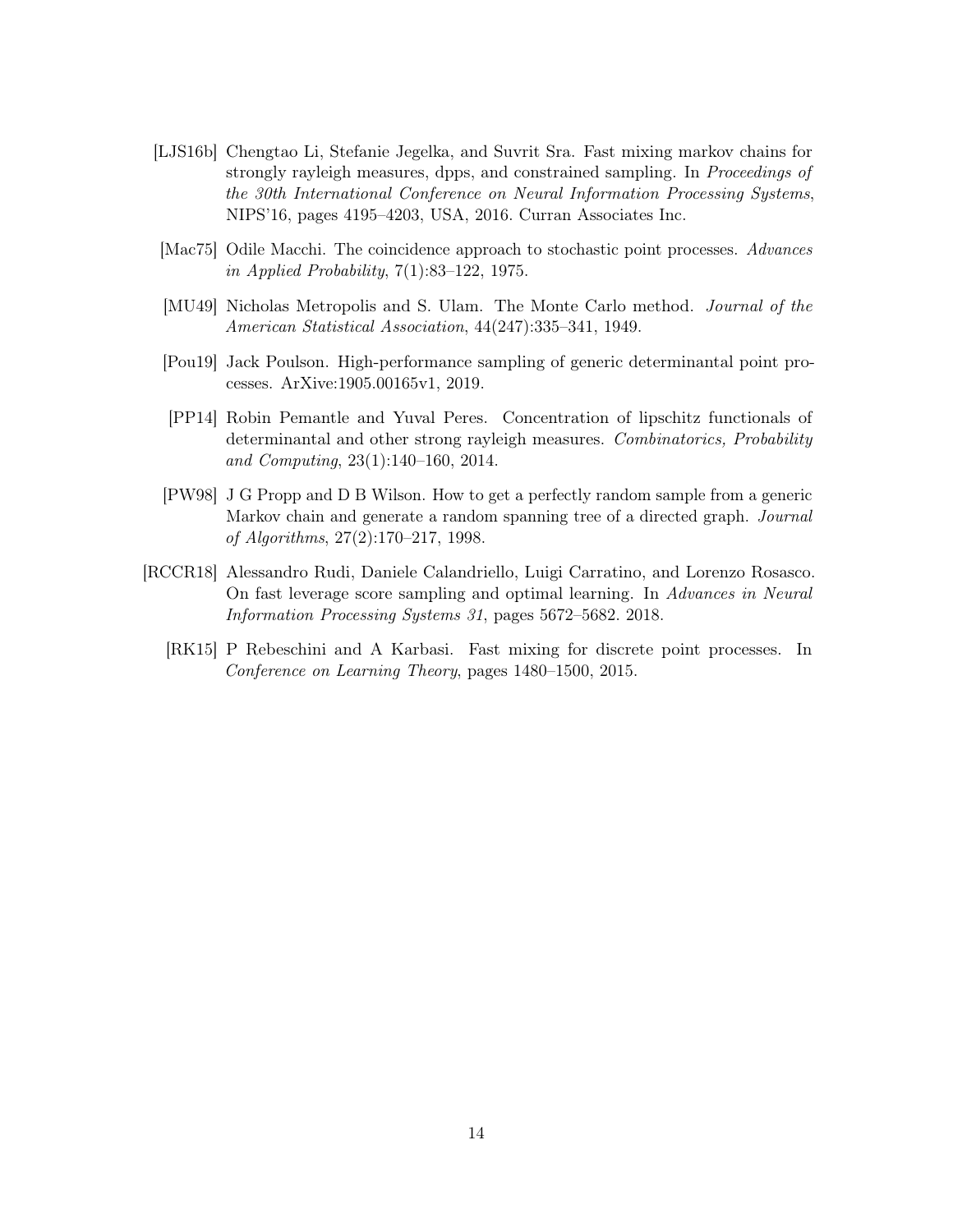### <span id="page-14-0"></span>A Omitted proofs for the main algorithm

In this section we present the proofs omitted from Sections [2](#page-4-5) and [3,](#page-6-0) which regarded the correctness and efficiency of DPP-VFX. We start by showing that multiple samples drawn using the same Nyström approximation are independent.

**Lemma 5 (restated Lemma [1\)](#page-6-2)** Let  $C \subseteq [n]$  be a random set variable with any distribution. Suppose that  $S_1$  and  $S_2$  are returned by two executions of DPP-VFX, both using inputs constructed from the same **L** and  $\hat{\mathbf{L}} = \mathbf{L}_{\mathcal{I},C} \mathbf{L}_{C}^{\dagger} \mathbf{L}_{C,\mathcal{I}}$ . Then  $S_1$  and  $S_2$  are (unconditionally) independent.

**Proof** Let A and B be two subsets of  $[n]$  representing elementary events for  $S_1$  and C, respectively. Theorem [2](#page-5-0) implies that

$$
\Pr(S_1 = A \mid C = B) = \frac{\det(\mathbf{L}_A)}{\det(\mathbf{I} + \mathbf{L})} = \Pr(S_1 = A).
$$

Now, for any  $A_1, A_2 \subseteq [n]$  representing elementary events for  $S_1$  and  $S_2$  we have that

$$
\Pr(S_1 = A_1 \land S_2 = A_2) = \sum_{B \in [n]} \Pr(S_1 = A_1 \land S_2 = A_2 | C = B) \Pr(C = B)
$$
  
= 
$$
\sum_{B \in [n]} \Pr(S_1 = A_1 | C = B) \Pr(S_2 = A_2 | C = B) \Pr(C = B)
$$
  
= 
$$
\Pr(S_1 = A_1) \Pr(S_2 = A_2) \sum_{B \in [n]} \Pr(C = B).
$$

Since  $\sum_{B \in [n]} \Pr(C = B) = 1$ , we get that  $S_1$  and  $S_2$  are independent.

We now bound the precompute cost, starting with the construction of the Nyström approximation L.

**Lemma 6 (restated Lemma [2\)](#page-7-0)** Let  $\widehat{\mathbf{L}}$  be constructed by sampling  $m = \mathcal{O}(k^3 \log \frac{n}{\delta})$  columns proportionally to their RLS. Then, with probability  $1-\delta$ ,  $\widehat{\bf L}$  satisfies Theorem [3,](#page-6-1) i.e., s-k < 1.

**Proof** Let  $\mathbf{L} = \mathbf{B} \mathbf{B}^{\top}$  and  $\hat{\mathbf{L}} = \mathbf{B} \mathbf{P} \mathbf{B}^{\top}$  (where **P** is a projection matrix). Using algebraic manipulation, we can write

<span id="page-14-1"></span>
$$
s = \text{tr}(\mathbf{L} - \widehat{\mathbf{L}} + \widehat{\mathbf{L}}(\mathbf{I} + \widehat{\mathbf{L}})^{-1}) = \text{tr}(\mathbf{B}(\mathbf{P}\mathbf{B}^{\top}\mathbf{B}\mathbf{P} + \mathbf{I})^{-1}\mathbf{B}).
$$

The  $\mathbf{PB}^{\top}\mathbf{BP}$  matrix in the above expression been recently analyzed by  $[CCL^{+19}]$  $[CCL^{+19}]$  in the context of RLS sampling who gave the following result that we use in the proof.

**Proposition 3 [\(CCL](#page-11-10)+19, Lemma 6)** Let the projection matrix  $P$  be constructed by sampling  $\mathcal{O}(k \log(\frac{n}{\delta})/\varepsilon^2)$  columns proportionally to their RLS. Then,

$$
(1 - \varepsilon)(\mathbf{B}^\top \mathbf{B} + \mathbf{I}) \preceq \mathbf{P} \mathbf{B}^\top \mathbf{B} \mathbf{P} + \mathbf{I} \preceq (1 + \varepsilon)(\mathbf{B}^\top \mathbf{B} + \mathbf{I}).
$$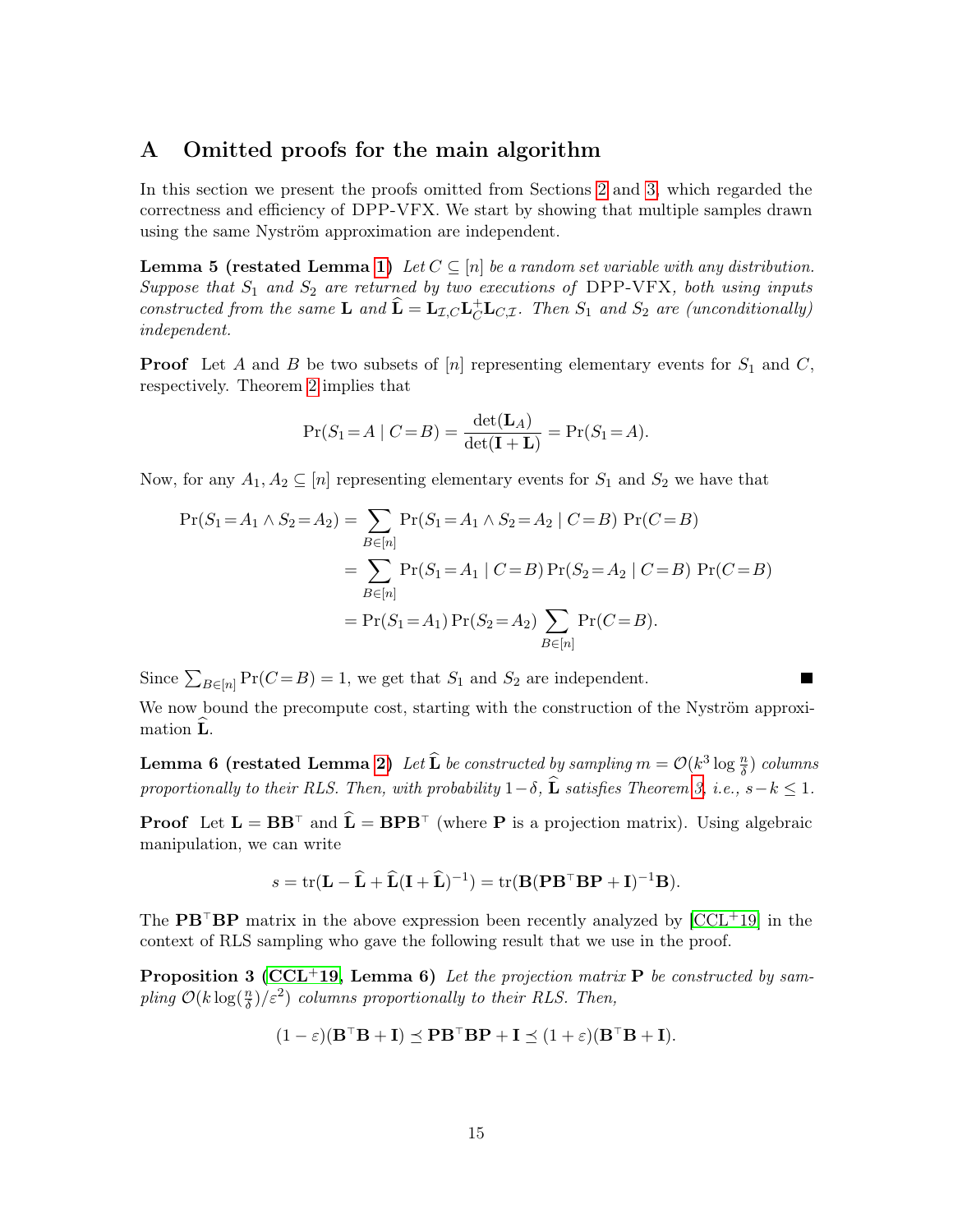It is easy to see that applying the construction from Proposition [3](#page-14-1) leads to the following bound on s,

$$
s = \text{tr}(\mathbf{B}(\mathbf{P}\mathbf{B}^{\top}\mathbf{B}\mathbf{P} + \mathbf{I})^{-1}\mathbf{B}) \le \frac{1}{1-\varepsilon}\text{tr}(\mathbf{B}(\mathbf{B}^{\top}\mathbf{B} + \mathbf{I})^{-1}\mathbf{B}) = \frac{1}{1-\varepsilon}k = k + \frac{\varepsilon}{1-\varepsilon}k.
$$

Tuning  $\varepsilon = 1/(k+1)$  we obtain  $s \leq k+1$  and reordering gives us the desired accuracy result.

Finally, we show how to compute the remaining quantities needed for DPP-VFX (Algorithm [1\)](#page-4-0).

Lemma 7 (restated Lemma [3\)](#page-8-2) Given L and an arbitrary Nyström approximation  $\widehat{\mathbf{L}}$  of rank m, computing  $l_i$ , s, z, and  $\widetilde{\mathbf{L}}$  requires  $\mathcal{O}(nm^2 + m^3)$  time.

**Proof** Given the Nyström set C, let us define the matrix  $\overline{\mathbf{B}} \triangleq \mathbf{L}_{\mathcal{I},C} \mathbf{L}_{C}^{+/2} \in \mathbb{R}^{n \times m}$  such that  $\widehat{\mathbf{L}} = \overline{\mathbf{B}} \overline{\mathbf{B}}^{\top}$ . We also introduce  $\widehat{\mathbf{L}}_m \triangleq \overline{\mathbf{B}}^{\top} \overline{\mathbf{B}}$  to act as a  $\mathbb{R}^{m \times m}$  counterpart to  $\widehat{\mathbf{L}}$ . Denote with  $\mathbf{e}_i$ the *i*-th indicator vector. Then, exploiting the fact that  $\overline{\bf BB}^{\top}({\bf I}+\overline{\bf BB}^{\top})^{-1}=\overline{\bf B}({\bf I}+\overline{\bf B}^{\top}\overline{\bf B})^{-1}\overline{\bf B}^{\top}$ for any matrix, we can compute  $l_i$  as

$$
l_i = [\mathbf{L} - \widehat{\mathbf{L}} + \overline{\mathbf{B}} \overline{\mathbf{B}}^{\top} (\mathbf{I} + \overline{\mathbf{B}} \overline{\mathbf{B}}^{\top})^{-1}]_{ii} = [\mathbf{L} - \widehat{\mathbf{L}}]_{ii} + ||(\mathbf{I} + \widehat{\mathbf{L}}_m)^{-1/2} \overline{\mathbf{B}}^{\top} \mathbf{e}_i||_2^2.
$$

Computationally, this means that we first need to compute  $\overline{B}$ , which takes  $\mathcal{O}(m^3)$  time to compute  $\mathbf{L}_{C,C}^{+/2}$ , and  $\mathcal{O}(nm^2)$  time for the matrix multiplication. Then,  $[\widehat{\mathbf{L}}]_{ii}$  is the  $\ell_2$  norm of the *i*-th row of  $\overline{B}$  which can be computed in *nm* time. Similarly,  $\|(\mathbf{I}+\widehat{\mathbf{L}}_m)^{-1/2}\overline{B}^\top \mathbf{e}_i\|_2^2$  requires  $\mathcal{O}(m^3 + nm^2)$  time. To compute s, we simply sum  $l_i$ , while to compute z we first compute the eigenvalues of  $\widehat{\mathbf{L}}_m$ ,  $a_i = \lambda(\widehat{\mathbf{L}}_m)_i$ , in  $\mathcal{O}(m^3)$  time, and then compute  $z = \sum_i a_i/(a_i+1)$ . We can also recycle the eigenvalues to precompute  $\log \det(\mathbf{I} + \mathbf{L}) = \log \det(\mathbf{I} + \mathbf{L}_m) = \sum_i \log(a_i + 1)$ .

## <span id="page-15-0"></span>B Omitted proofs for the reduction to k-DPPs

In this section we present the proofs omitted from Section [4.](#page-8-1) Recall that our approach is based on the following rejection sampling strategy:

$$
sample \tS_{\alpha} \sim \text{DPP}(\alpha \mathbf{L}), \text{ accept if } |S_{\alpha}| = k.
$$

First, we show the existence of the factor  $\alpha^*$  for which the rejection sampling is efficient.

**Theorem 5 (restated Theorem [4\)](#page-9-2)** There exists constant  $C > 0$  such that for any rank n PSD matrix **L** and  $k \in [n]$ , there is  $\alpha^* > 0$  with the following property: if we sample  $S_{\alpha^*} \sim \text{DPP}(\alpha^* \mathbf{L}), \text{ then}$ 

$$
\Pr(|S_{\alpha^*}| = k) \ge \frac{1}{C\sqrt{k}}.\tag{1}
$$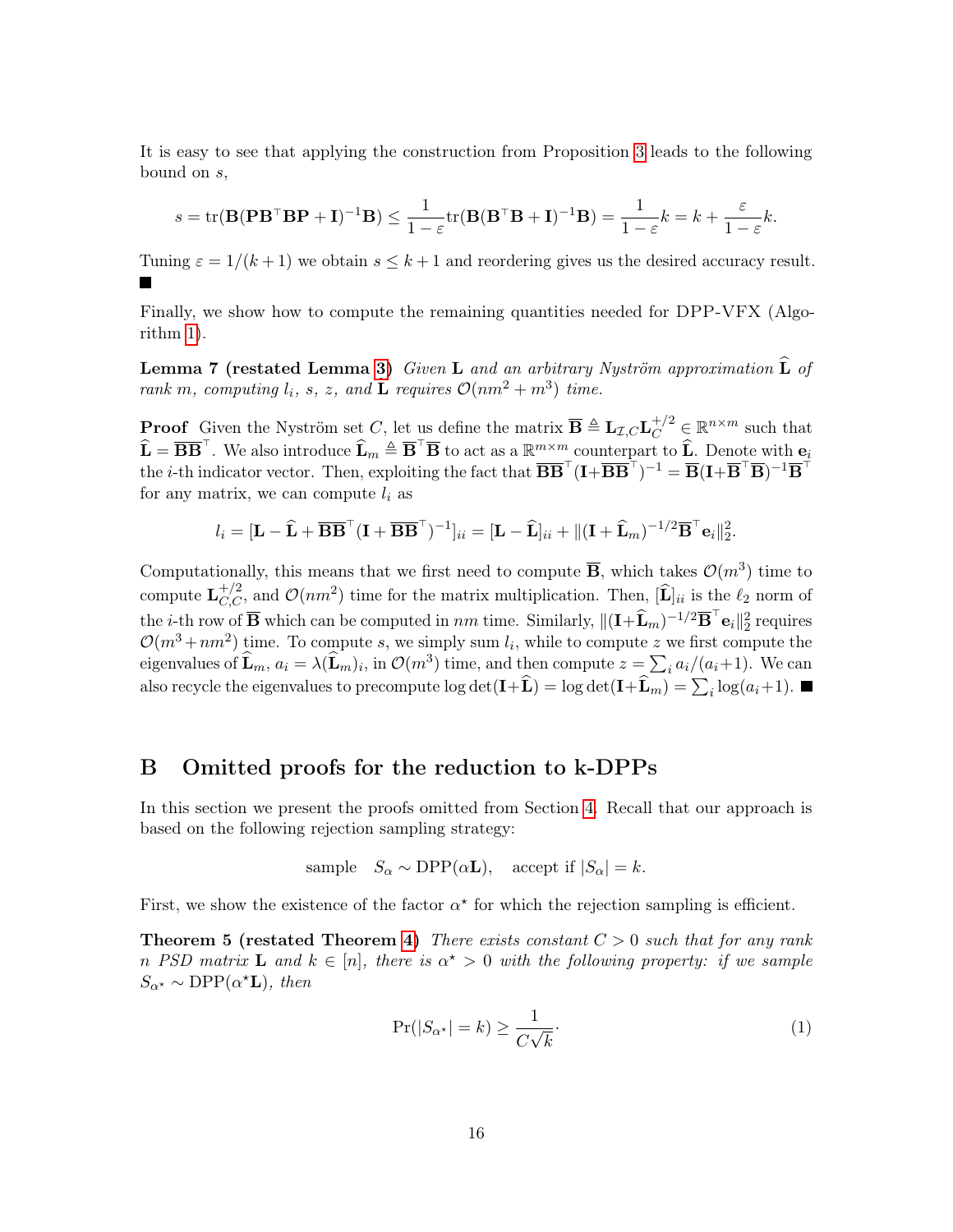**Proof** W.l.o.g. assume that **L** is non-zero, and remember  $S_{\alpha} \sim \text{DPP}(\alpha L)$  with  $k_{\alpha} = \mathbb{E}[|S_{\alpha}|]$ . At a high level, the proof proceeds as follows. We first prove that the probability that the size of the subset  $|S_{\alpha}|$  is equal to its mode  $M_{\alpha}$ , i.e.,  $Pr(|S_{\alpha}| = M_{\alpha})$  is large enough. Then we show that varying  $\alpha$  can make  $M_{\alpha} = k$  for any k, and therefore we can find an  $\alpha^*$ s.t.  $Pr(|S_{\alpha^*}| = M_{\alpha^*}) = Pr(|S_{\alpha^*}| = k)$  is large enough. In other words, rescaling  $DPP(\alpha L)$  to make sure that its mean  $k_{\alpha}$  is close to k is sufficient to guarantee that  $|S_{\alpha}| = k$  with high enough probability.

Our starting point is a standard Chernoff bound for  $|S_{\alpha}|$ .

**Proposition 4 [\(PP14\)](#page-13-7)** Given any PSD matrix **L**, if  $S_\alpha \sim \text{DPP}(\alpha \mathbf{L})$ , then for any  $a > 0$ , we have

<span id="page-16-0"></span>
$$
\Pr\left(\left||S_{\alpha}| - \mathbb{E}[|S_{\alpha}|\right|| \geq a\right) \leq 5 \exp\bigg(-\frac{a^2}{16(a+2\mathbb{E}[|S_{\alpha}|])}\bigg)\cdot
$$

Note that Proposition [4](#page-16-0) is not sufficiently strong by itself, i.e., if we tried to bound the distance  $||S_{\alpha}|- \mathbb{E}||S_{\alpha}|||$  to be smaller than 1 we would get vacuous bounds. However, Proposition [4](#page-16-0) implies that there is a constant  $C > 0$  independent of **L** such that  $Pr(||S_{\alpha}| |k_{\alpha}| \geq C\sqrt{k_{\alpha}}+1 \leq \frac{1}{2}$  $\frac{1}{2}$  for all  $\alpha > 0$ . In particular, this means that the mode of  $|S_{\alpha}|$ , i.e.  $M_{\alpha} = \operatorname{argmax}_{i} \Pr(|S_{\alpha}| = i)$  satisfies

$$
\Pr(|S_{\alpha}| = M_{\alpha}) \ge \frac{1}{2C\sqrt{k_{\alpha}}}\sum_{i=-\lceil C\sqrt{k_{\alpha}} \rceil}^{\lceil C\sqrt{k_{\alpha}} \rceil} \Pr(|S_{\alpha}| = k_{\alpha} + i) \ge \frac{1}{4C\sqrt{k_{\alpha}}}.
$$
 (2)

The distribution of  $|S_{\alpha}|$  is given by  $Pr(|S_{\alpha}| = i) \propto e_i(\alpha \mathbf{L})$ , where  $e_i(\cdot)$  is the *i*th elementary symmetric polynomial of the eigenvalues of a matrix. Denoting  $\lambda_1, \ldots, \lambda_n$  as the eigenvalues of L, we can express the elementary symmetric polynomials as the coefficients of the following univariate polynomial with real non-positive roots,

<span id="page-16-1"></span>
$$
\prod_{i=1}^{n} (x + \alpha \lambda_i) = \sum_{k=0}^{n} x^k e_{n-k}(\alpha \mathbf{L}).
$$

The non-negative coefficients of such a real-rooted polynomial form a unimodal sequence (Lemma 1.1 in [\[Bra14\]](#page-11-11)), i.e.,  $e_0(\alpha \mathbf{L}) \leq \cdots \leq e_{M_\alpha}(\alpha \mathbf{L}) \geq \cdots \geq e_n(\alpha \mathbf{L})$ , with the mode (shared between no more than two positions  $k, k + 1$ ) being close to the mean  $k_{\alpha}: |M_{\alpha} - k_{\alpha}| \leq 1$ (Theorem 2.2 in [\[Bra14\]](#page-11-11)). Moreover, it is easy to see that  $M_0 = 0$  and  $M_\alpha = n$  for large enough  $\alpha$ , so since the sequence is continuous w.r.t.  $\alpha$ , for every  $k \in [n]$  there is an  $\alpha^*$  such that  $Pr(|S_{\alpha^*}| = k) = Pr(|S_{\alpha^*}| = M_{\alpha^*})$  (every k can become one of the modes). In light of [\(2\)](#page-16-1), this means that

$$
\Pr(|S_{\alpha^\star}| = k) \ge \frac{1}{4C\sqrt{k_{\alpha^\star}}} \ge \frac{1}{4C\sqrt{k+1}},
$$

where the last inequality holds because  $|k - k_{\alpha^*}| \leq 1$ .

Finally, we show how to find  $\alpha^*$  efficiently.

**Lemma 8** If  $k \ge 1$  there is an algorithm that finds  $\alpha^*$  in  $\mathcal{O}(n \cdot \text{poly}(k))$  time.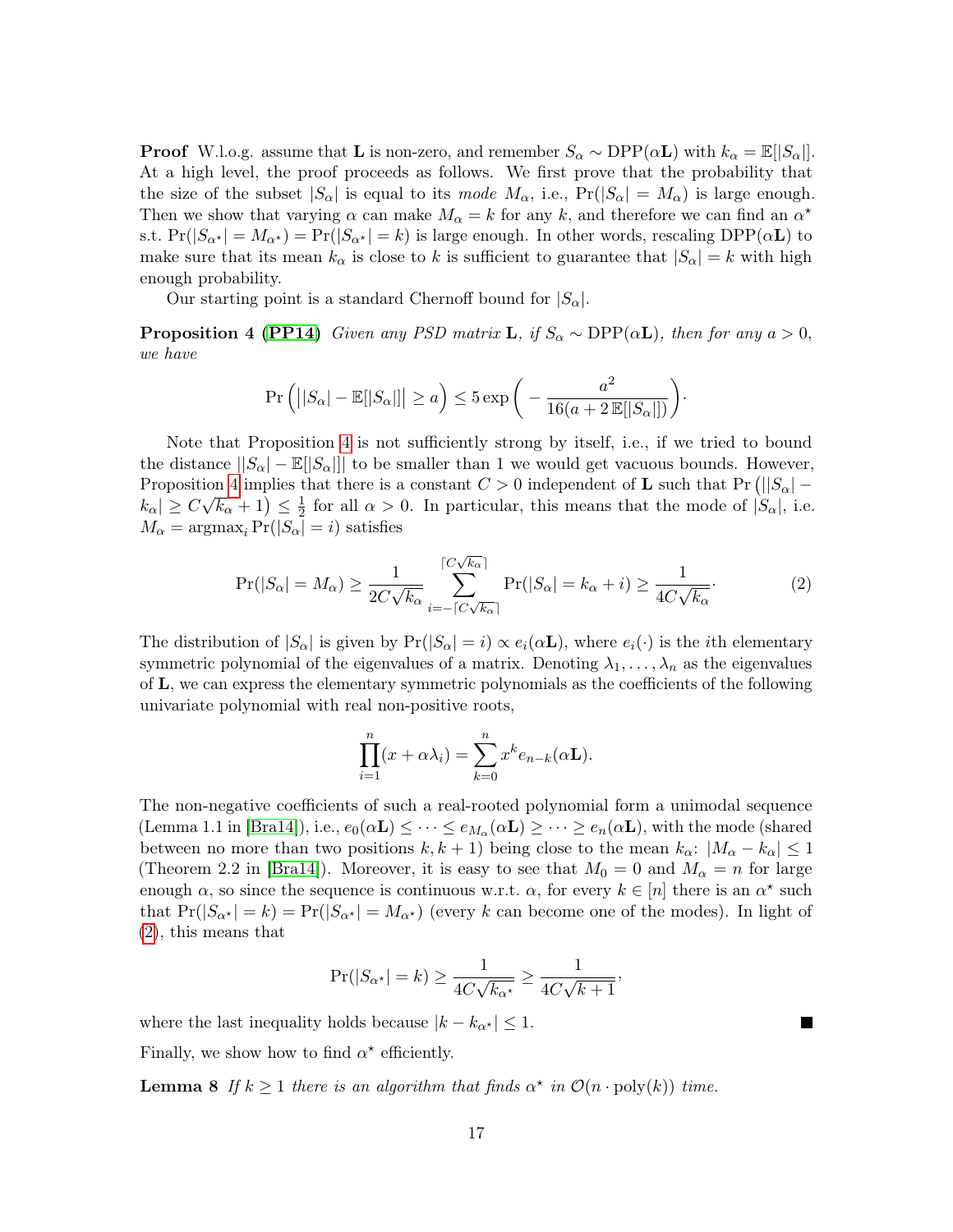**Proof** In order to leverage Theorem [4,](#page-9-2) we need to find an  $\alpha^*$  such that  $k = M_{\alpha^*}$ , that is such that the mode of  $DPP(\alpha^{\star}L)$  is equal to k. Unfortunately simple unimodality is not sufficient to control  $M_{\alpha^*}$  when  $\alpha^*$  is perturbed, as it happens during an approximate optimization of  $\alpha$ . We will now characterize more in detail the distribution of  $|S_{\alpha}|$ .

In particular,  $|S_\alpha|$  can be defined as the sum of Bernoullis  $|S_\alpha| = \sum_{i=1}^n b_{\alpha,i}$  each distributed according to  $b_{\alpha,i} \sim \text{Bernoulli}(\lambda_i(\alpha \mathbf{L})/(1 + \lambda_i(\alpha \mathbf{L})))$  [\[HKP](#page-12-2)<sup>+</sup>06]. The sum of independent but not identically distributed Bernoullis is a so-called Poisson binomial random variable [H+[56\]](#page-12-11). More importantly, the following result holds for Poisson binomial random variable.

**Proposition 5 (D+[64,](#page-11-12) Thm. 4)** Given a Poisson binomial r.v.  $|S_{\alpha}|$  with mean  $k_{\alpha}$ , let  $k \triangleq |k_{\alpha}|$ . The mode  $M_{\alpha}$  is

<span id="page-17-1"></span>
$$
M_{\alpha} = \begin{cases} k & \text{if} \quad k \le k_{\alpha} < k + \frac{1}{k+2}, \\ k \quad \text{or} \quad k+1 & \text{if} \quad k + \frac{1}{k+2} \le k_{\alpha} \le k+1 - \frac{1}{n-k+1}, \\ k+1 & \text{if} \quad k+1 - \frac{1}{n-k+1} < k_{\alpha} \le k+1. \end{cases}
$$

Therefore it is sufficient to find any constant  $\alpha^*$  that places  $k_{\alpha^*}$  in the interval  $[k, k + \frac{1}{k+2})$ . Unfortunately, while the formula for  $k_{\alpha} = \sum_{i=1}^{n} \lambda_i(\mathbf{L})/(1/\alpha + \lambda_i(\mathbf{L}))$  is a unimodal function of the eigenvalues of  $\bf{L}$  which is easy to optimize, the eigenvalues themselves are still very expensive to compute. For efficiency, we can optimize it instead on the eigenvalues of a Nyström approximation  $\bf{L}$ , but we have to be careful to control the error. In particular, remember that  $k_{\alpha} = \mathbb{E}[|S_{\alpha}|]$  when  $S \sim \text{DPP}(\alpha L)$ , so given a Nyström approximation  $\overline{L}$  we can define  $s_{\alpha} \triangleq \text{tr}(\alpha(\mathbf{L} - \widehat{\mathbf{L}}) + \widehat{\mathbf{L}}(\widehat{\mathbf{L}} + \mathbf{I}/\alpha)^{-1})$  as a quantity analogous to s from DPP-VFX. Then, we can strengthen Lemma [2](#page-7-0) as follows.

**Lemma 9 (crf. Lemma [2\)](#page-7-0)** Let  $\widehat{\mathbf{L}}$  be constructed by sampling  $m = \mathcal{O}((k_{\alpha}/\varepsilon^2) \log(n/\delta))$ columns proportionally to their RLS. Then with probability  $1 - \delta$ 

<span id="page-17-0"></span>
$$
\frac{1}{1+\varepsilon}k_{\alpha} \leq s_{\alpha} \leq \frac{1}{1-\varepsilon}k_{\alpha}.
$$

**Proof of Lemma [9](#page-17-0)** We simply apply the same reasoning of Lemma [2](#page-7-0) on both sides. Let  $(1 - \varepsilon)s_{\alpha^*} = k$ , with  $\varepsilon$  that will be tuned shortly. Then proving the first inequality to satisfy Proposition [5](#page-17-1) is straightforward:  $k = (1 - \varepsilon)s_{\alpha^*} \leq k_{\alpha^*}$ . To satisfy the other side we upper bound  $k_{\alpha^*} \leq (1+\varepsilon)s_{\alpha^*} = (1-\varepsilon)s_{\alpha^*} + 2\varepsilon s_{\alpha^*}$ . We must now choose  $\varepsilon$  such that  $2\varepsilon s_{\alpha^*} = 1/(k+3) < 1/(k+2)$ . Substituting, we obtain  $\varepsilon = \frac{1}{2(k+3)}$  $\frac{1}{2(k+3)s_{\alpha^*}}$ . Plugging this in the definition of  $s_{\alpha^*}$  we obtain that  $\alpha^*$  must be optimized to satisfy

$$
s_{\alpha^*} = \frac{2k^2 + 6k + 1}{2k + 6},
$$

which we plug in the definition of  $\varepsilon$  obtaining our neccessary accuracy  $\varepsilon = 1/(2k^2 + 6k + 1)$ . Therefore, sampling  $m = \widetilde{\mathcal{O}}(k_{\alpha^*} k^4)$  columns gives us a  $s_{\alpha}$  sufficiently accurate to be optimized. However, we still need to bound  $k_{\alpha^*}$ , which we can do as follows using Lemma [9](#page-17-0) and  $k \geq 1$ 

$$
k_{\alpha^*} \le \left(1 + \frac{1}{2k^2 + 6k + 1}\right) s_{\alpha^*} \le \left(1 + \frac{1}{9}\right) s_{\alpha^*} = \frac{10}{9} s_{\alpha^*}
$$
  

$$
\le \frac{10}{9} \left(\frac{2k^2 + 6k + 1}{2k + 6}\right) = \frac{10}{9} \left(1 + \frac{1}{k(2k + 6)}\right) k = \frac{10}{9} \frac{9}{8} k = \frac{5}{4} k.
$$